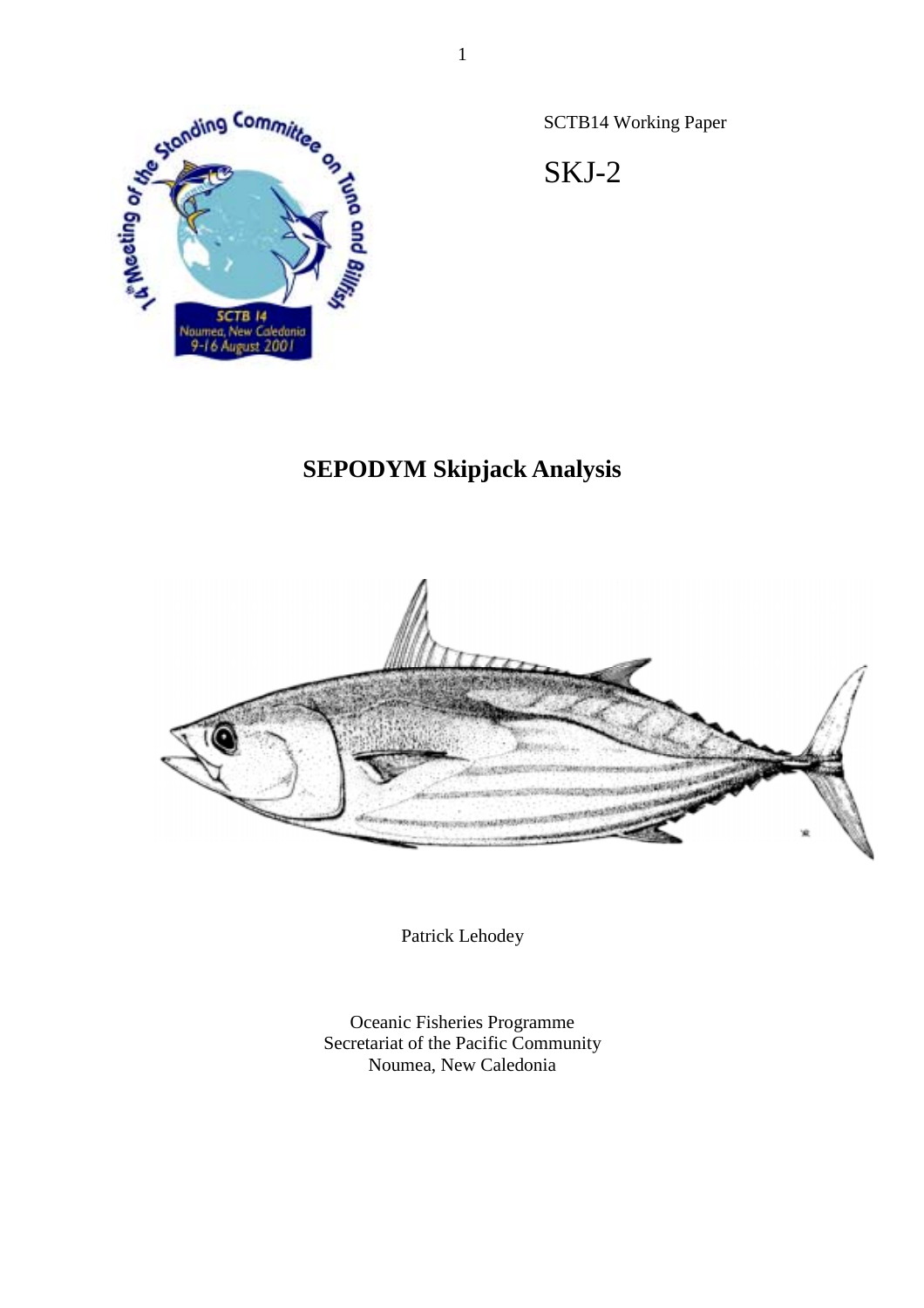#### **SEPODYM Skipjack Analysis**

#### **Patrick Lehodey**

#### **Background**

To explore the underlying mechanisms by which the environmental variability affects the pelagic ecosystem and tuna populations, a spatial environmental population dynamic model (SEPODYM) has been developed at the OFP-SPC (Bertignac *et al.* 1998; Lehodey *et al.* 1998; Lehodey 2001). The model is a 2D coupled physical-biological interaction model at the scale of ocean basin, combining a forage (prey) production model with an age structured population model of targeted (tuna predator) species. The model contains environmental and spatial components used to constrain the movement and the recruitment of tuna. Input data set for the model are sea surface temperature, oceanic currents, and primary production data that can be predicted from coupled physical-biogechemical models, as well as satellite-derived data distributions. Development and test of a first version of the model were carried out in 1995 with climatological series of predicted currents from the OPA ocean model (LODYC) and CZCS-satellite-derived chlorophyll data as a proxy of the primary productivity. Results were in agreement with the general knowledge on the spatial distribution of this species. However, the spatial correlation between predicted and observed catch remained very low and it became clear that the inter-annual variability due to the El Niño Southern Oscillation (ENSO) had to be taken into consideration. Particularly as other results based on fishery and tagging data demonstrated the importance of ENSO on the movement of skipjack (Lehodey *et al.* 1997). Predicted data from a biogeochemical model coupled to an Ocean General Circulation model developed at the LODYC (Stoens *et al.* 1999) allowed testing the impact of interannual variability on the forage in the equatorial 20N-20S area (Lehodey et al., 1998).

In 1999, an important development in the modelling concerned the interaction between predicted tuna density and forage density, that is the coupling between the forage (prey) and tuna (predator) population. The modelling approach was presented during the  $13<sup>th</sup>$  SCTB (Lehodey 2000) and tested with the previous LODYC's run of new primary production. Despite some limitations in the input data set and a simplified parameterization, this first simulation improved the prediction of catch and was helpful to interpret the observed ENSOrelated spatio-temporal changes in the distribution of skipjack population (Lehodey 2001). However, the run included a short time-series (1992-95) and was limited to the  $20^{\circ}$ N- $20^{\circ}$ S equatorial region when tuna stocks extend to sub-tropical and temperate oceanic regions. The opportunity to consider a longer time-series over the whole Pacific basin arose with the recent developments in a NPZ (Nutrients-Phyto-Zooplankton) model developed by F. Chai & M. Jiang (University of Maine), R.T. Barber (Duke University), R. Dugdale & F. Wilkerson (San Francisco University), T.H. Peng (AOML/NOAA) and Y. Chao (JPL/NASA).

(SEPODYM web page: [http://www.spc.int/OceanFish/Html/TEB/Env/sepodym\\_intro.htm\)](http://www.spc.int/OceanFish/Html/TEB/Env/sepodym_intro.htm)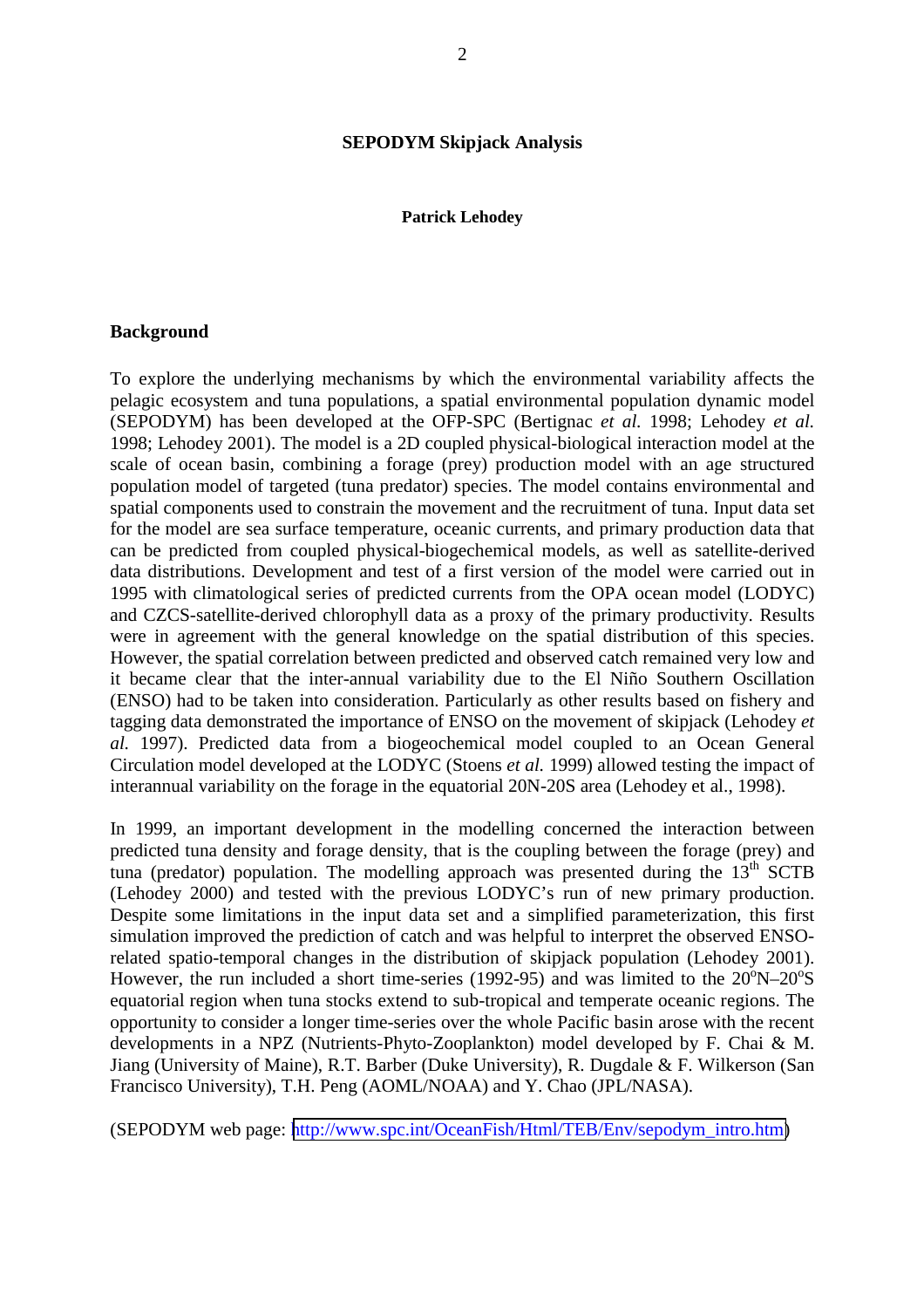#### **NPZ model**

The NPZ model is driven by a physical model that is a full 3D-ocean general circulation model (OGCM). The baseline of the physical model is the Module Ocean Model (MOM) developed at the GFDL/NOAA, Princeton. The model covers the entire Pacific except the Southern Ocean section (Li et al., 2001). The resolution is 2 deg. in longitude, 0.5 deg near the equator (10S to 10N), and 2 deg. close to the north and south boundaries. There are 40 layers with 10m resolution within the euphotic zone (120m). The surface forcing uses COADS monthly averaged fields from 1950 to 1993, with a restoring surface salinity process back to Levitus climatological value. The NPZ model (Chai *et al.* 2001) has 10 components with two nutrients (nitrate and silicate). It simulates the equatorial region very well with elevated high biomass in the cold tongue region, as well as the subarctic area. The modeled simulated spatial pattern agrees well with the SeaWiFs satellite observed data. The model simulates all El Niño events well with higher temperature anomaly during the El Niño, and cooler temperature during the La Niña. The temperature simulation indicates the physical model and surface forcing are reasonably set up although there are still some discrepancy in the high latitude. In the equatorial upwelling region, the total phytoplankton biomass for the top 120m decreases during all five El Niño events, not just near the surface but throughout the water column. The strongest reduction of the phytoplankton biomass occurred during the 1982-83 El Niño, and followed by 1972-73 El Niño. The highest biomass periods are 1987-88 and 1974. Beside the strong interannual variability, nitrate concentration tends to be higher before 1975-76, in comparison with the 1980s. This is related to the Pacific decadal oscillation (PDO).

Currents and primary production are averaged over the euphotic layer and interpolated with the sea surface temperature (SST) on a grid of one-degree square resolution to be used with SEPODYM.

#### **Tuna Forage**

Instead of developing a detailed explicit food web through the whole pelagic ecosystem, the tuna forage is considered as a single population (Fig. 1). Since all the organisms of the same cohort have the same age, it is immaterial whether the cohorts are of the same species or not. The classical fish population approach is used to describe the dynamics of this forage population with a continuous recruitment  $(S)$  and a mortality coefficient  $(\lambda)$ . The development of a new primary biomass during a period of time (*P*: primary production) allows the development of a new cohort of many different organisms, a fraction of which will be recruited after a time *Tr* in the forage population. The level of fraction transferred depends of an ecological transfer coefficient (0.04 according to Iverson (1990)). In an equilibrium situation, the biomass  $F \sim S/\lambda$  and the production  $F' = S$ .

 $\lambda$  and  $T_r$  which characterize F can be estimated using biological characteristics of key-species representative of the forage population using the notion of "mean age" and "maximum life span" defined as  $(T_r + 1/\lambda)$  and  $(1/\lambda \cdot \text{Ln}(0.01) + T_r)$  respectively (see Lehodey 2001). A mean age of 150 days (d) was chosen with a value of 60 d for *Tr*. This lead to a maximum life span of 474 d. These values appear to be a reasonable characterization of tuna forage according to biological studies of typical prey species.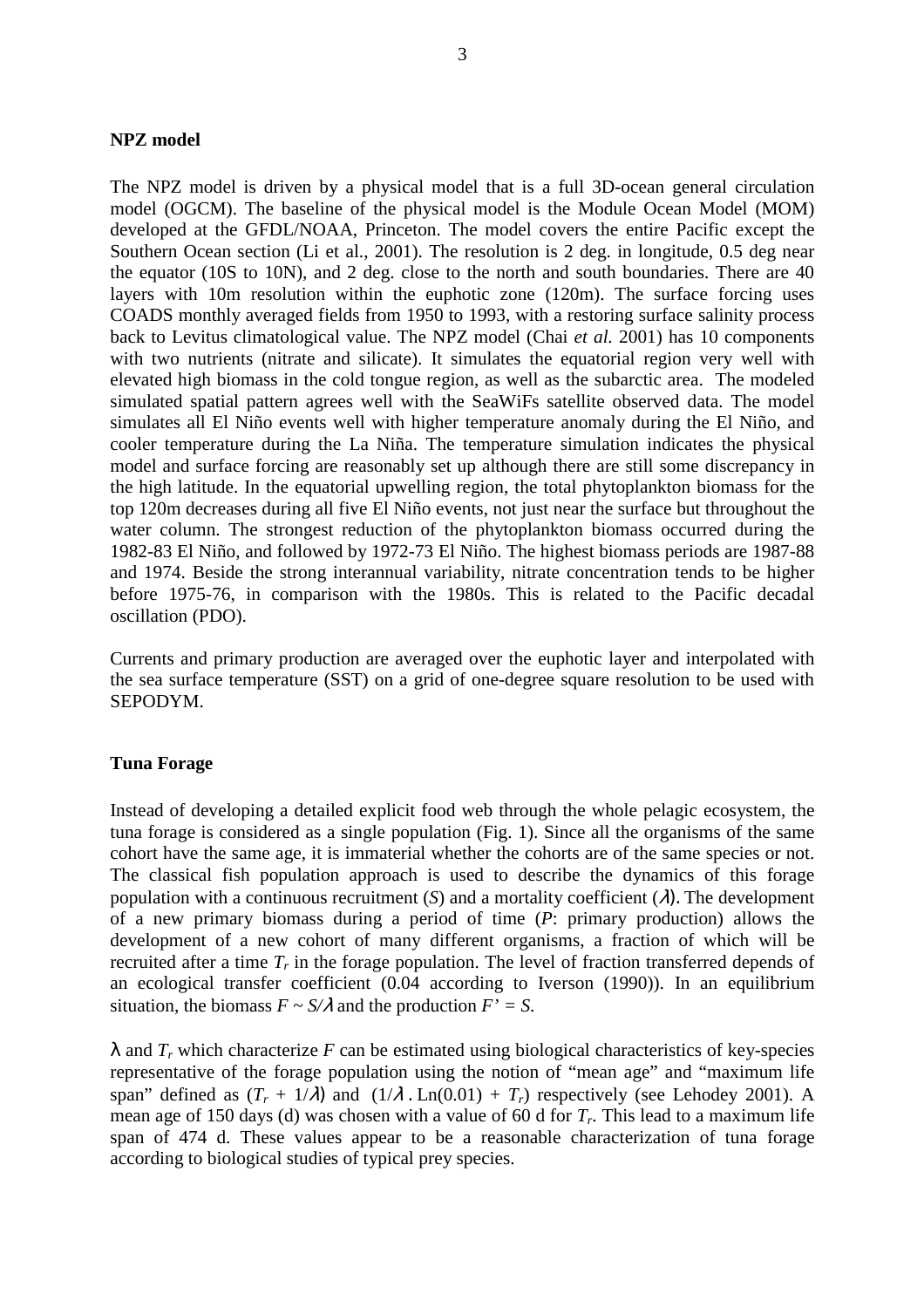The movement of forage organisms is described with a diffusion-advection equation, using zonal (u) and meridional (v) components of the current for the advective terms in the two horizontal dimensions and a diffusion coefficient reproducing both diffusion of water and random movement of organisms. Extensive description of the mathematical model used for the transport can be found in Sibert and Fournier (1994), Bills and Sibert (1997) and Sibert *et al.* (1999). The differential equations are numerically solved by finite-difference techniques using a network of regularly spaced grid points and a discrete time step. The upwind differencing scheme (Press *et al.* 1992) is used for approximating the first derivatives in the advection terms.

### **Tuna habitat**

#### *Adult habitat index*

The adult habitat index  $(H_a)$  simply combines the spatial distribution of forage with a temperature function defined for each tuna species (Fig. 2). This index is used in the model to constrain the movement of young and adult tuna. The tuna movement is described with an advection-diffusion equation as for the forage. However, for tuna the advection term is proportional to the gradient of the habitat with  $X_0$  the coefficient of proportionality. At this stage of development, this coefficient is constant whatever the age. However, to consider change in tuna behaviour according to the quality of habitat, e.g., leaving rapidly a poor habitat region, a function is used to increase the diffusion (*D*) and the advection  $(X_0)$  at low values of habitat index (Fig. 3). The parameterization is scaled to be in agreement with the range of values estimated from tagging data by Sibert *et al.* (1999).

#### *Spawning habitat index and recruitment*

A spawning habitat index  $(H<sub>s</sub>)$  is used to constrain the recruitment to environmental conditions. In each point of the grid, the number of recruit is given by a recruitment value proportional to the spawning habitat index. The recruitment value is used to scale the total biomass to independent estimates. The basic assumption to define this index is that the spawning area is limited by the presence of mature tuna and by sea surface temperature (SST) above a limit value. This latter condition is supported by the high correlation found between SST and occurrence of reproductively-active tropical tuna (Schaefer 1998). The spawning temperature function  $(\theta_s)$  used is shown in Figure 4.

However, other environmental effects are investigated. With temperature and physical constraints like the advection creating favourable zones of retention for larvae, and that are already considered in the model, the food availability and the predation are likely the other major factors that affect larval survival and pelagic fish recruitment. Food of larvae is directly dependent on primary production, while their predators are organisms included in the tuna forage. Therefore, it was interesting to investigate these two opposite effects on the recruitment by using the ratio  $P/F$ . The following equation is used to calculate  $H_s$ :

$$
H_s = \theta_s e^{(\alpha \operatorname{Ln}(P/F))}
$$

and four values were tested for  $\alpha$ :  $\alpha = 0$  ( $H_s = \theta_s$ ),  $\alpha = 0.5$ ,  $\alpha = 0.75$  and  $\alpha = 1$  ( $H_s = \theta_s P$  / *F*).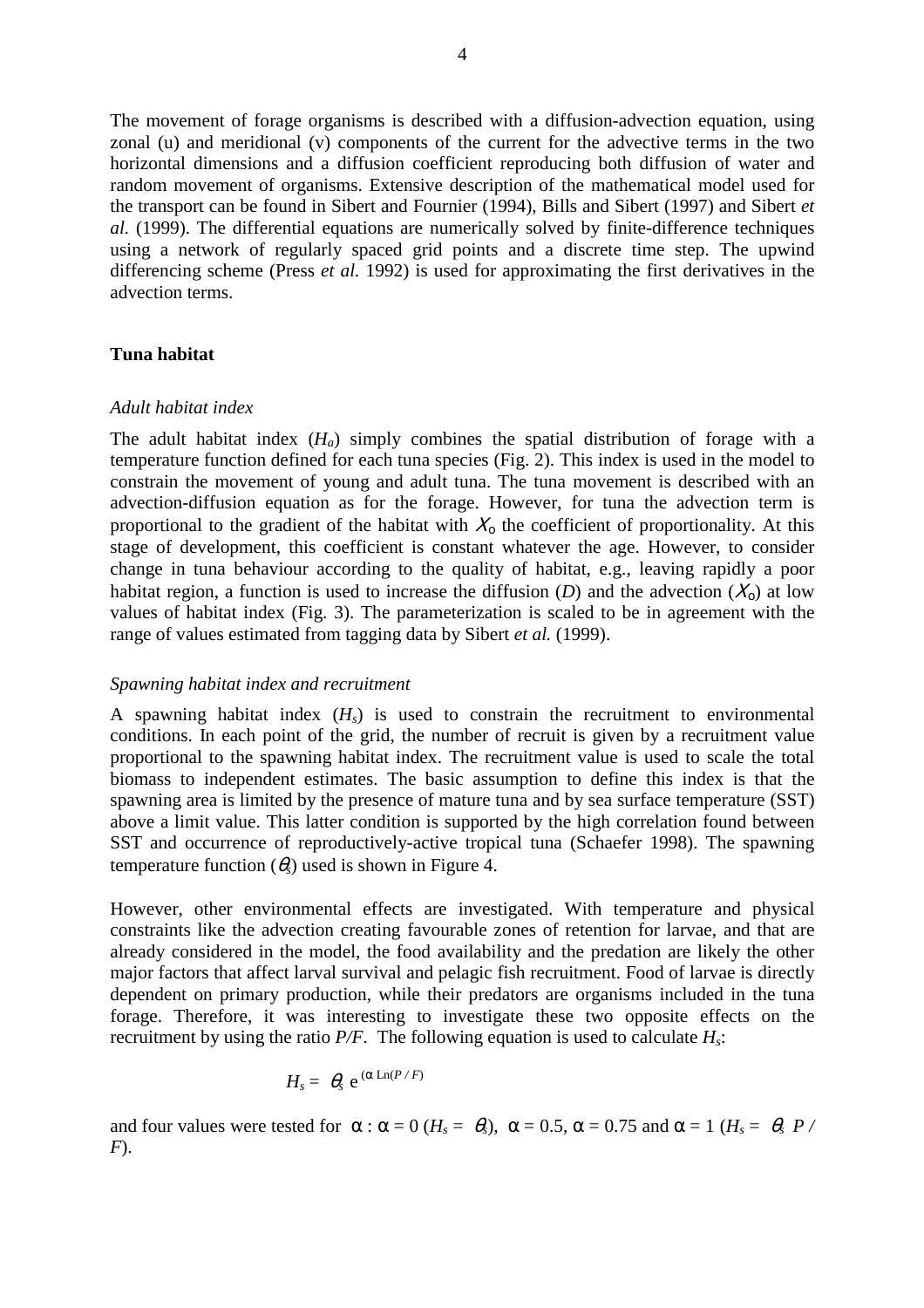As the value of  $\alpha$  increases, areas characterized by high primary production and low forage (high P/F ratio) have higher positive impacts on recruitment (Fig. 4).

#### **Tuna population**

The tuna population and fisheries dynamics simulation sub-model in SEPODYM is a spatial multigear, multispecies model. It is age-structured to account for growth and gear selectivity on a quarterly basis. It includes a movement model based on a diffusion-advection equation and the gradient of a habitat index (cf. above). A description of the population dynamics can be found in Bertignac et al. (1998). Growth and mortality-at-age estimates from MULTIFAN-CL are used in SEPODYM (Fig. 5). However a function allows an increase in the mortality at very low values of habitat index to prevent the presence of tuna (artificially due to the diffusion equation) in very unfavourable areas (Fig. 5).

The total level of recruitment (or spawning) is adjusted, so that the stock biomass estimates are roughly equal to those obtained independently with MULTIFAN-CL estimates. While MULTIFAN-CL produces recruitment and biomass estimates from robust statistical methods, SEPODYM recruitment and biomass are predicted only from environmental constraints. Therefore, comparisons of fluctuations in time and by region between these two independent estimates are useful to investigate hypotheses on the mechanisms of recruitment.

#### **Tuna Fisheries**

Three different fishing gears are described: purse-seine, pole-and-line and a group of mixed domestic gears from the Philippines and Indonesia. A total of ten fleets are represented (Table 1), each with separate catchability coefficients. An age-based selectivity function is used for each gear (Fig. 6). Fishing effort of each fleet varies by month and in space, with a one degree square resolution except for the Philippine and Indonesia fleets that provide data aggregated by five degree square, and year. The catchability coefficients are scaled to obtain estimated catches at the same level as observed catches. Results of the simulation are compared to observed fishing data by fleets, such as total monthly catch, spatial distribution of catch, and distribution of length frequencies.

#### **Limitation**

The physical simulation showed a discrepancy in temperature, the current physical model tending to be colder at high latitudes. This is illustrated on Figure 7 where average SST in the area 35N-40N, 140E-180E is compared between the physical model used for the NPZ and SEPODYM simulation and the model used by the National Climate and Environmental Programme (NCEP, USA) that assimilates observed temperature data. Several reasons may contribute to this discrepancy (F. Chai, pers. comm.): (i), the resolution is not high enough in the region near Japan (2 degree in longitude x 1 degree in latitude), so the northward heat transport by Kuroshio Current is insuficient; (ii) there is no sea ice dynamics, so the sea temperature can be lower than –4 degree during the winter, the NCEP and any other observed SST will set it to zero; (iii) the heat flux from COADS may not be right.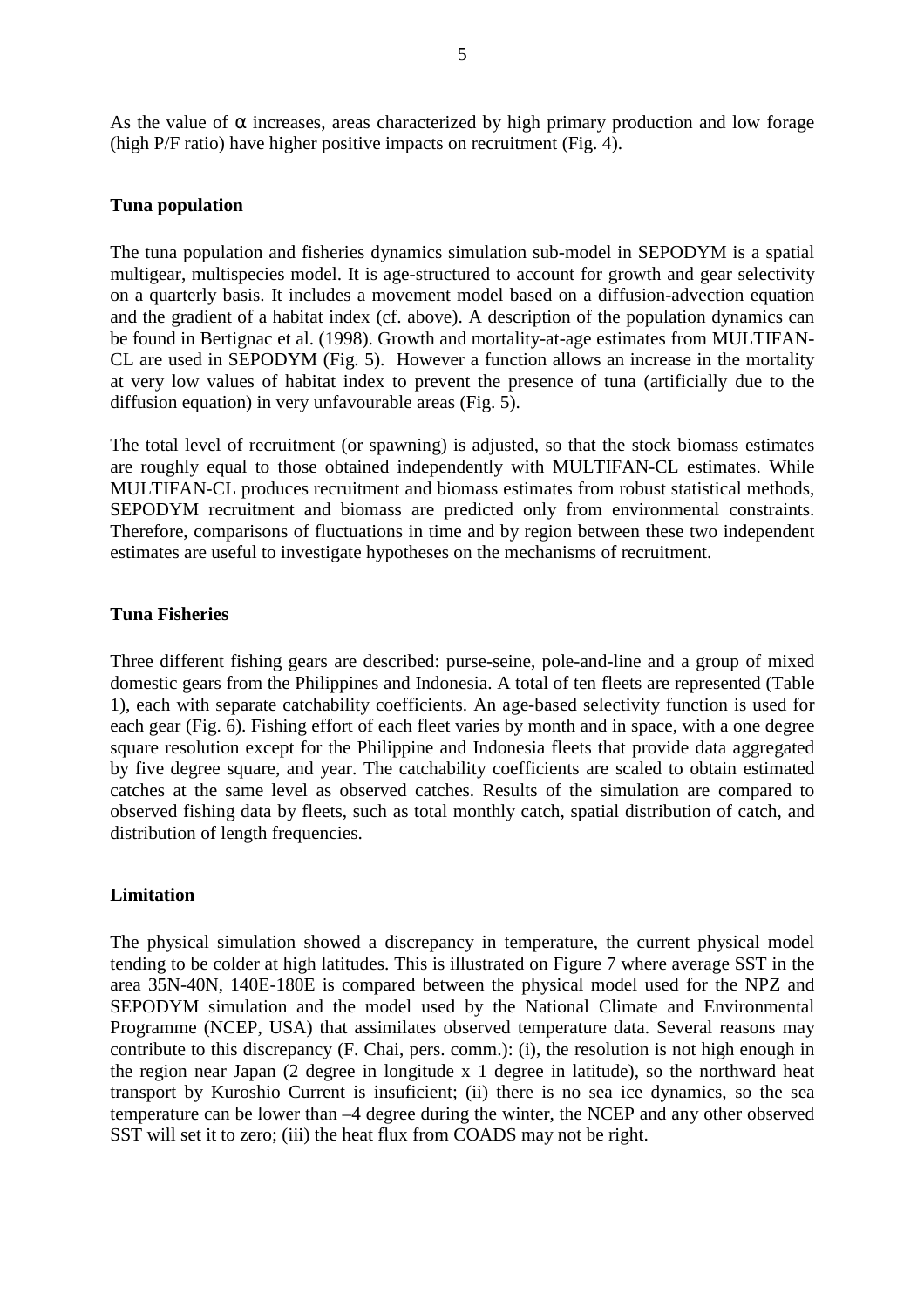This discrepancy has important consequences on the prediction of the catch by the seasonal summer fishery off Japan. Therefore, predicted catch in this region will be not considered in the analysis of the present SEPODYM simulations.

# **Results**

Results of the simulations can be separated into two groups. The first one concerns the simulation with recruitment only dependent on SST ( $\alpha = 0$ ) and the second, simulations with the additional effect related to the P/F ratio ( $\alpha > 0$ ). The total recruitment and biomass estimates for the six regions used in MULTIFAN-CL skipjack application (Fig. 8) are extracted from the SEPODYM prediction to be compared with the MULTIFAN-CL estimates. A summary of simulations for the four different values of  $\alpha$  is given in Table 2. With the exception of the Japanese pole and line fleet and for the reasons related to the limitations on these simulations, the correlation between predicted and observed total monthly catch by fleet is high in all cases with a tendency to a slight decrease as the value of  $\alpha$ increases. An illustration is given in Figure 9. The same tendency is observed (Table 2) for the spatial correlation between predicted and observed catch at the resolution of one month and one degree square (Figure 10).

However, the tendency is reversed when comparisons with MULTIFAN-CL estimates of recruitment and biomass are concerned (Table 2, Fig. 11 and 12). When the spawning habitat index is only dependent on SST ( $\alpha = 0$ ) the recruitment and biomass do not show any large fluctuation as suggested by the MULTIFAN-CL analysis. Using P/F ratio ( $\alpha > 0$ ) in the spawning habitat index produces fluctuations showing an evident correlation with the MULTIFAN-CL estimates. For the three values of  $\alpha > 0$ , the general pattern of the temporal fluctuations remains the same but the amplitude (and the correlation) increases with the increasing value of α. Similar amplitudes to those obtained with MULTIFAN-CL occur for values of  $\alpha$  above 0.75. When areas are considered individually (Table 2, Fig. 13), the correlation is the highest in regions 5 and 6 where the largest proportion of the population occurs. In the regions 2 and 3, there is a large discrepancy in the level of recruitment that is likely due to the bias in the temperature preventing high density of skipjack to move in these areas.

The high spatial correlation between observed and predicted catch even with a relatively homogeneous recruitment depending of SST only ( $\alpha = 0$ ) suggests that the dynamics are relatively well described in the model, at least at this large spatial scale. In particular, the redistribution of larvae by currents and the movement of young and adults tuna constrained by the habitat index are fundamental processes to explain the distribution of the population.

The opposite tendency that is observed, i.e., increasing correlation with MULTIFAN-CL recruitment and biomass estimates but decreasing spatial correlation between observed and predicted catch may be not too surprising. When increasing  $\alpha$ , the recruitment becomes more dependent on regions with high P/F ratio, with an increasing amplitude of fluctuations and an overall distribution that is more patchy and contrasted. Consequently, if the movement of young and adult tuna is not perfectly described in the model, negative effects in the correlation due to small shifts in the spatial prediction will increase with the increasing patchiness (increasing  $\alpha$ ) of recruitment.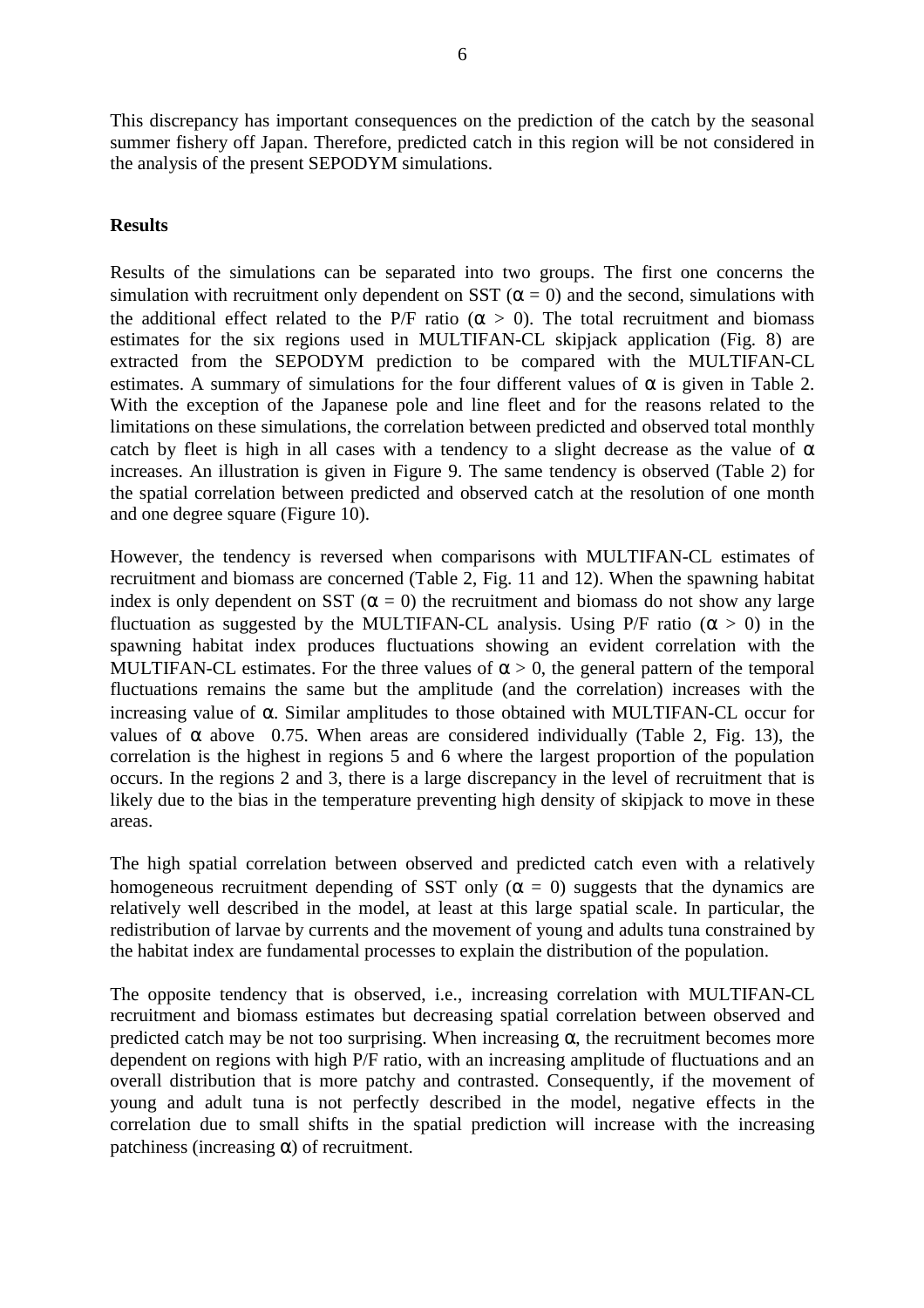The large interannual variations in the recruitment (Fig. 11, 13) are related to the ENSO (El Niño Southern Oscillation) events, the recruitment being the highest during El Niño years (1972, 1982-83, 1987, 1990) and the lowest during La Niña years (1974-76, 1988-89). The simulations using  $\alpha$  predict that the main skipjack spawning ground occurs in the western Pacific between Indonesia and Papua New Guinea, with a general decreasing gradient from west to east (Fig. 14). During El Niño events the recruitment of juvenile increases drastically with a spatial extension to the central Pacific, while during La Niña it is contracted in the western Pacific and with a lower level (Fig. 14 and 15). It is also worth noting that a seasonal pattern appears in Figure 15 in the far western Pacific.

A large proportion of these recruits moves either to Japan following the Kuroshio or to the central Pacific in the convergence zone between the warm pool and the cold tongue (Fig 15 and 16) as already described in previous studies (Lehodey et al. 1997, 1998, Lehodey 2001) and in agreement with the results of the skipjack MULTIFAN-CL analysis (Hampton et al 2001).

Finally, the relation of the recruitment to the stock of adults has been tested. Stockrecruitment relationships are usually justified by compensatory mechanisms. The most frequently suggested are changes in larvae survival rates in relation to the concentration of predators and the competition for food. As these mechanisms are already considered in the recruitment index with the P/F ratio, only the relation of proportionality remains. It was tested by introducing the log of the adult biomass in the calculation of the spawning habitat index for the simulation using  $\alpha = 0.75$ . The results show only slight changes in the predicted distributions and fluctuations of biomass (Fig. 17). This is because the distribution of adult biomass is very close to the distribution of the spawning habitat defined with temperature and P/F ratio. Maximum relative variations (but low in absolute value) occur in regions representing the extreme ranges of distribution of the species. However, this relation would likely have more influence on the recruitment of tuna species with longer life span and important spatial shifts between spawning and feeding grounds (e.g., albacore, bluefin).

## **Conclusion**

The spatial prediction of tuna population dynamics in SEPODYM is strongly dependent on the quality of environmental data used. Despite some limitations, the use of a new set of predicted primary production and physical data has considerably extended the analysis, as the simulations cover all the Pacific Ocean since 1955, and also because prediction of primary production are improving. The next simulations should include the period between 1992 to the present, allowing comparisons with recent and numerous observed data (e.g., SeaWiFS) including the strong El Niño of 1997-98 followed by the long La Niña event of 1998-2001.

Though the spatial coverage includes the full range of the stock, there are still some limitations, particularly for the Japanese fishery in the sub-tropical region. Future improvements of the physical model should certainly improve the prediction for this fishery. The generally lower prediction in the eastern Pacific Ocean needs also to be analysed in details. A collaborative study with the IATTC would be very useful to compare recruitment and biomass with estimates from a statistical model (A-SCALA).

Recruitment mechanisms are fundamental processes in population dynamics. The spatial model SEPODYM is particularly well suited to test hypotheses on these mechanisms and on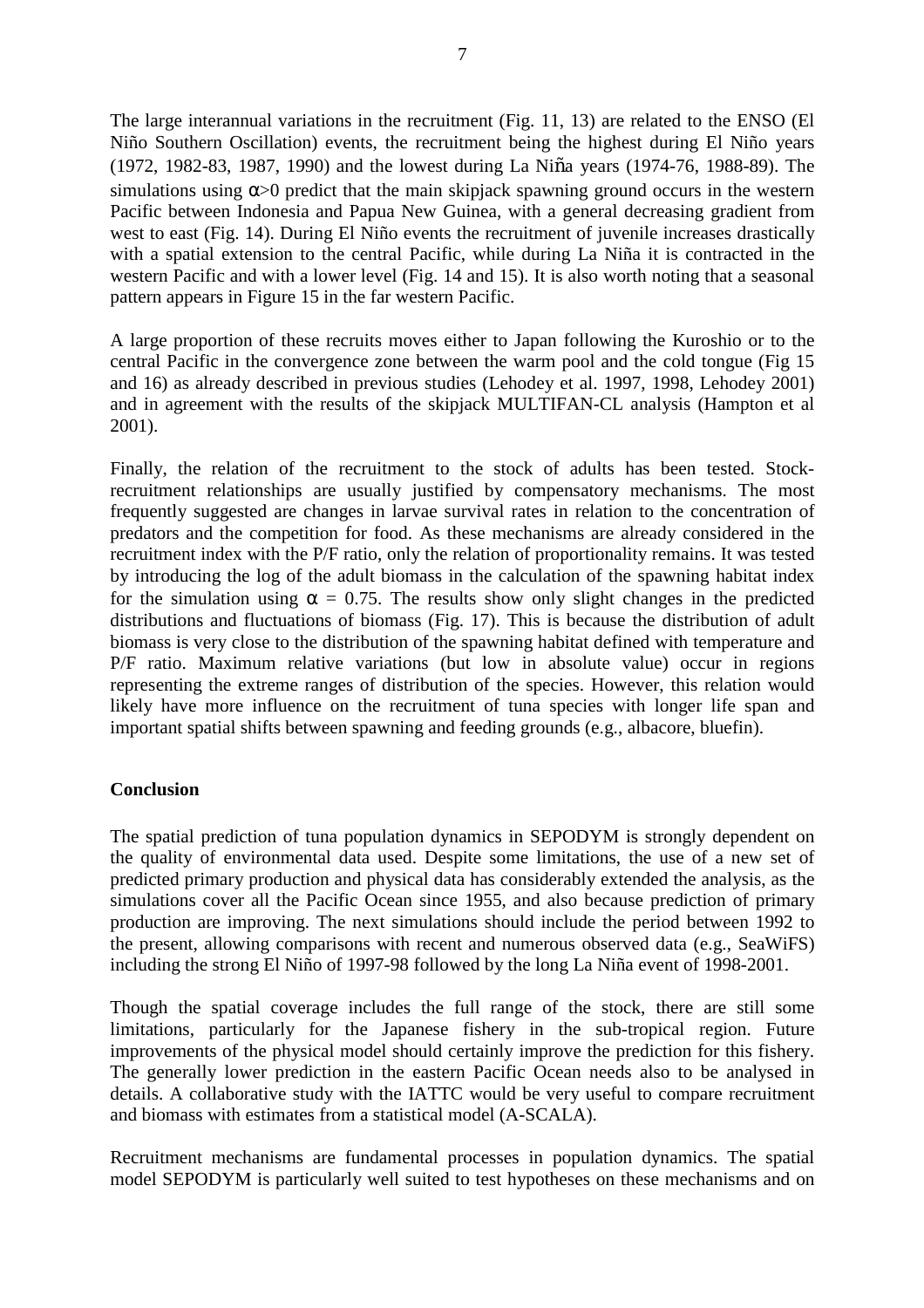the stock-recruitment relationships. The results concerning the skipjack recruitment are more than encouraging. However, with the improvement of recruitment prediction it is necessary to improve the parameterization of young and adult movements. In particular, advection and diffusion coefficients of tuna could be age-dependent to have a more realistic description of the physical capability of movement associated with the size of fish.

These results confirm the impact of the ENSO variability with a positive (negative) effect of El Niño (La Niña) events on the recruitment that is propagated into the stock in the following two years. Therefore, after the 1997-98 El Niño event and the associated high record of skipjack catch in 1998-2000, the last La Niña episode of 1998-2001 should lead to a decrease of the skipjack stock biomass in the next two years.

#### **Reference List**

- Bertignac,M., Lehodey,P., and Hampton,J. 1998. A spatial population dynamics simulation model of tropical tunas using a habitat index based on environmental parameters. Fish.Oceanogr. **7**: 326-335.
- Bills, P. J and Sibert, J. R. 1997. Design of Tag-Recapture experiments for estimating yellowfin tuna stock dynamics, mortality, and fishery interactions. Joint Institute for Marine and Atmospheric Research.
- Chai,F., Dugdale,R.C., Peng,T.-H., and Barber,R.T. 2001. One Dimensional Ecosystem Model of the Equatorial Pacific Upwelling System, Part I: Model Development and Silicon and Nitrogen Cycle. Deep Sea Research II.
- Hampton J., Ogura M., and Fournier D. 2001. Stock assessment of skipjack tuna in the western and central Pacific Ocean. 14<sup>th</sup> SCTB, SPC, Noumea, New Caledonia. 32 pp.
- Iverson,R.L. 1990. Control of marine fish production. Limnol.Oceanogr. **35**: 1593-1604.
- Lehodey, P. 2000. Update on the Spatial Environmental Population Dynamics Model: SEPODYM. Secretariat of the Pacific Community No. RG-2.
- Lehodey,P. 2001. The pelagic ecosystem of the tropical Pacific Ocean: Dynamic spatial modelling and biological consequences of ENSO. Prog.Oceanogr., 30 pp.
- Lehodey,P., Andre,J.-M., Bertignac,M., Hampton,J., Stoens,A., Menkes,C., Memery,L., and Grima,N. 1998. Predicting skipjack tuna forage distributions in the equatorial Pacific using a coupled dynamical bio-geochemical model. Fish.Oceanogr. **7**: 317-325.
- Lehodey,P., Bertignac,M., Hampton,J., Lewis,A., and Picaut,J. 1997. El Nino Southern Oscillation and tuna in the western Pacific. Nature **389**: 715-718.
- Li, X.; Chao, Y.; McWilliams, J.C.; Fu, L-L. 2001. A Comparison of Two Vertical-Mixing Schemes in a Pacific Ocean General Circulation Model. *Journal of Climate*, **14 (**7): 1377-1398
- Press,W.H., Teukolsky,S.A., Vetterling,W.T., and Flannery,B.P. 1992. Numerical recipes in C. The art of scientific computing. Cambridge University Press, Cambridge.
- Schaefer, K. M. 1998. Reproductive biology of yellowfin tuna (*Thunnus albacares*) in the eastern Pacific Ocean. Inter-American Tropical Tuna Commission No. 21.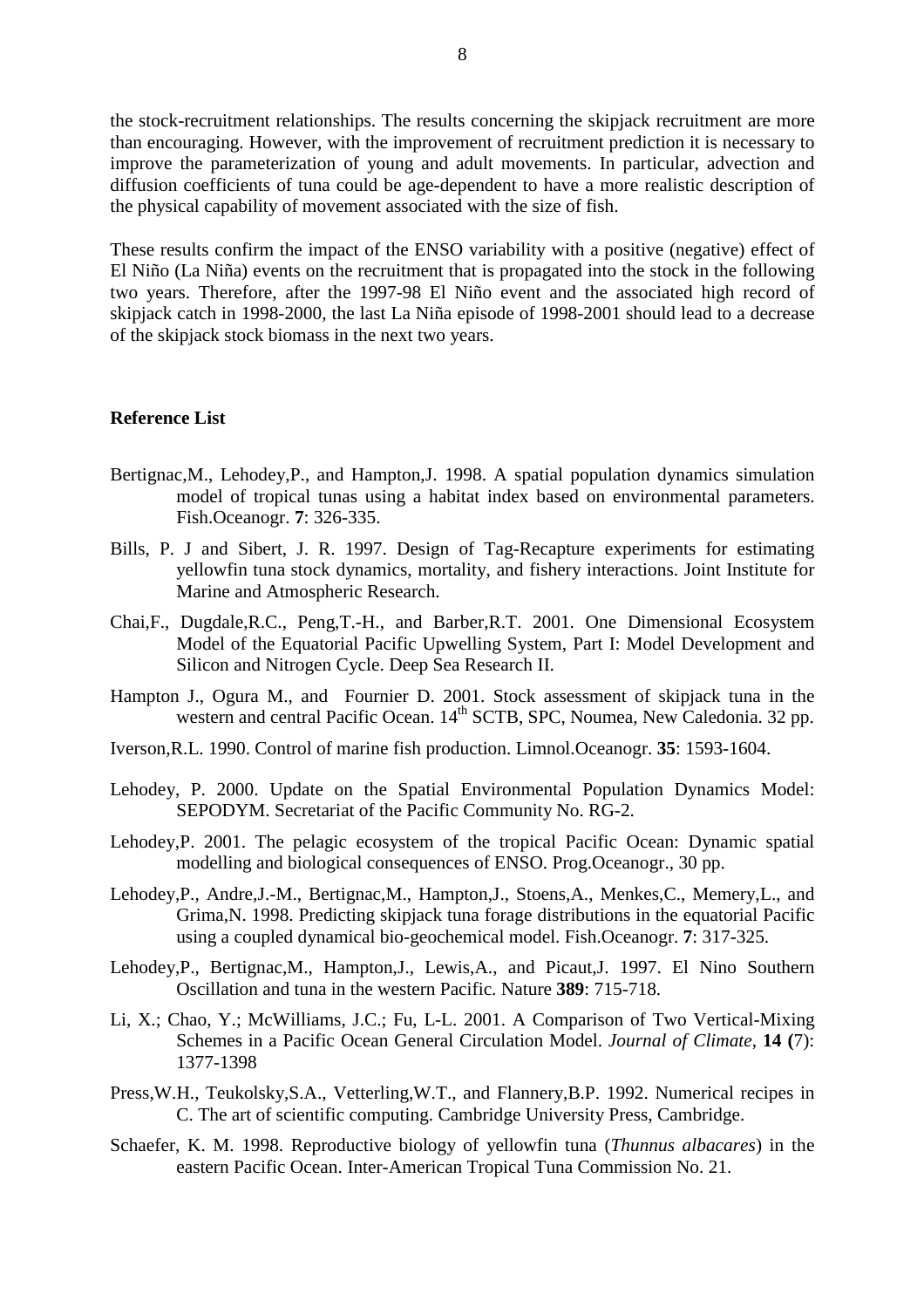- Sibert,J.R., Hampton,J., Fournier,D.A., and Bills,P.J. 1999. An advection-diffusion-reaction model for the estimation of fish movement parameters from tagging data, with application to skipjack tuna (*Katsuwonus pelamis*). Can.J.Fish.Aqu.Sci. **56**: 925-938.
- Sibert,J.R. and Fournier,D.A. 1994. Evaluation of advection-diffusion equations for estimation of movement patterns from tag recapture data. *In* Interactions of Pacific tuna fisheries. *Edited by* R.S.Shomura, J.Majkowski, and S.Langi. FAO, Rome pp. 108-121.

Stoens,A., Menkes,C., Radenac,M.-H., Dandonneau,Y., Grima,N., Eldin,G., Memery,L., Navarette,C., Andre,J.-M., Moutin,T., and Raimbault,P. 1999. The coupled physical-new production system in the equatorial Pacific during the 1992-95 El Niño. J.Geophys.Res. **104**: 3323-3339.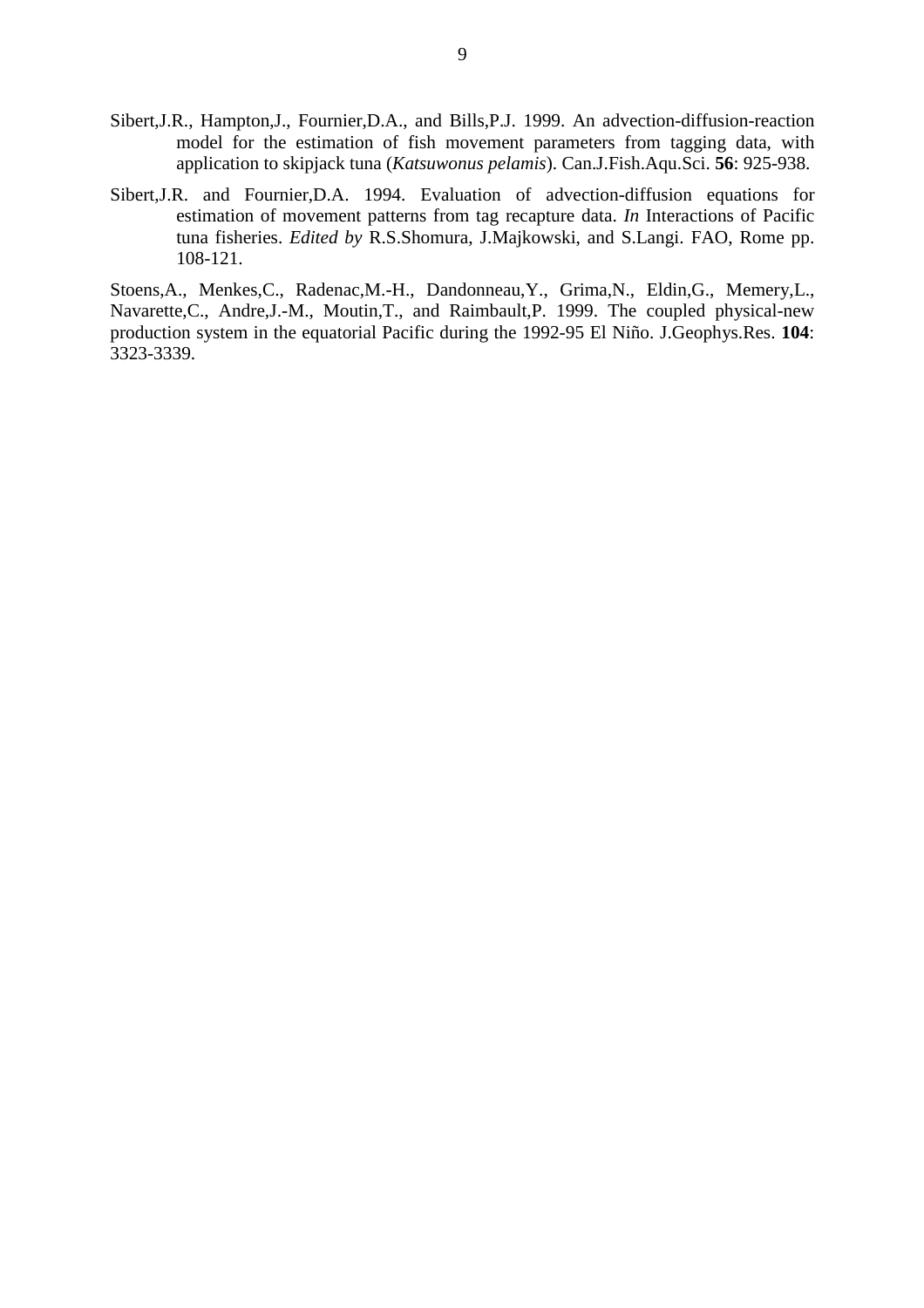Table 1. Annual fishin effort (f in days) and catch (c in metric tonnes) for the ten fleets described in the SEPODYM simulations: EPPS, Eastern Pacific purse seine; JPPS, Japan purse seine; KRPS, Korean purse seine; TWPS, Taiwan purse seine; USPS, U.S.A. purse seine; SBPS, Solomon purse seine; JPPL, Japan pole and line; SBPL, Solomon pole and line; FJPL, Fiji pole and line; PHIN, Philippine-Indonesia domestic.

|      | <b>EPPS</b> |              | <b>JPPS</b> |              | <b>KRPS</b> |              | TWPS  |              | <b>USPS</b> |              | <b>SBPS</b> |              | <b>JPPL</b> |             | <b>SBPL</b> |              | <b>FJPL</b>  |              | <b>PHIN</b> |              |
|------|-------------|--------------|-------------|--------------|-------------|--------------|-------|--------------|-------------|--------------|-------------|--------------|-------------|-------------|-------------|--------------|--------------|--------------|-------------|--------------|
|      | f           | $\mathbf{c}$ | $\mathbf f$ | $\mathbf{C}$ | F           | $\mathbf{C}$ | f     | $\mathbf{c}$ | f           | $\mathbf{C}$ | f           | $\mathbf{C}$ | $\mathbf f$ | $\mathbf c$ | f           | $\mathbf{c}$ | $\mathbf{f}$ | $\mathbf{C}$ | f           | $\mathbf{c}$ |
| 1972 |             |              | 145         | 192          |             |              |       |              |             |              |             |              | 34276       | 77234       |             |              |              |              | 1171        | 4668         |
| 1973 |             |              | 248         | 1954         |             |              |       |              |             |              |             |              | 52321       | 167323      |             |              |              |              | 3845        | 5004         |
| 1974 |             |              | 303         | 2117         |             |              |       |              |             |              |             |              | 33276       | 171597      |             |              |              |              | 1496        | 5748         |
| 1975 |             |              | 422         | 4247         |             |              |       |              |             |              |             |              | 37185       | 77616       |             |              |              |              | 1304        | 624          |
| 1976 |             |              | 790         | 7677         |             |              |       |              |             |              |             |              | 53136       | 93554       |             |              | 273          | 566          | 1988        | 4968         |
| 1977 |             |              | 627         | 10715        |             |              |       |              |             |              |             |              | 33605       | 118690      |             |              | 548          | 1282         | 2056        | 13548        |
| 1978 |             |              | 1211        | 19978        |             |              |       |              |             |              |             |              | 40943       | 229098      |             |              | 752          | 1389         | 1848        | 8172         |
| 1979 |             |              | 1236        | 22908        |             |              |       |              |             |              |             |              | 41595       | 125198      |             |              | 427          | 3141         | 2034        | 17928        |
| 1981 | 21828       | 67763        | 2131        | 29489        | 220         | 1139         |       |              | 1849        | 15092        |             |              | 40881       | 192069      | 4629        | 14190        | 2174         | 4819         | 4335        | 26628        |
| 1982 | 20646       | 73821        | 3083        | 59167        | 462         | 6289         |       |              | 4245        | 48110        |             |              | 56611       | 154696      | 4473        | 10368        | 1367         | 3300         | 5559        | 40396        |
| 1983 |             | 15608 30106  | 6172        | 57814        | 316         | 9450         | 529   | 7811         | 7318        | 109868       |             |              | 31950       | 184365      | 5357        | 21153        | 937          | 2156         | 7397        | 52713        |
| 1984 |             | 15886 31415  | 6084        | 64158        | 643         | 9025         | 1189  | 13847        | 5577        | 106514       | 296         | 2177         | 46769       | 172998      | 5666        | 23460        | 923          | 3225         | 5915        | 11574        |
| 1985 | 13901       | 25023        | 6625        | 68467        | 445         | 6738         | 1761  | 18376        | 4551        | 50429        | <b>200</b>  | 1911         | 34241       | 107187      | 6580        | 20861        | 1122         | 3032         | 6335        | 5352         |
| 1986 | 16120       | 40449        | 5799        | 102103       | 592         | 12554        | 4057  | 28321        | 5522        | 60965        | 149         | 3262         | 26553       | 159535      | 6079        | 21981        |              | 984 1966     | 6039        | 5529         |
| 1987 | 18284       | 42775        | 5488        | 76481        | 1611        | 31414        |       | 7715 40710   | 5770        | 74189        | 215         | 3341         | 28942       | 140989      | 5193        | 18624        | 838          | 2235         | 7755        | 43472        |
| 1988 |             | 20055 51730  | 6621        | 85406        | 1438        | 54828        |       | 9210 45172   | 9143        | 138523       | 324         | 4856         | 22721       | 144242      | 7393        | 27494        |              | 859 3489     | 6241        | 53628        |
| 1989 | 14799       | 49513        | 5354        | 74213        | 1980        | 60118        | 6931  | 65289        | 5388        | 85703        | 264         | 3709         | 22555       | 112892      | 5116        | 20420        | 1048         | 3413         | 8776        | 61836        |
| 1991 | 19493       | 41586        | 5938        | 62773        | 4876        | 119621       | 26147 | 88136        | 7253        | 97235        | 228         | 4059         | 14495       | 124268      | 5939        | 30000        | 1603         | 3360         | 11820       | 84258        |
| 1992 | 19544       | 47478        | 5071        | 83723        | 4772        | 59123        | 16543 | 87098        | 5133        | 125239       | 375         | 5444         | 21782       | 103088      | 4035        | 12102        | 1609         | 3486         | 5659        | 792          |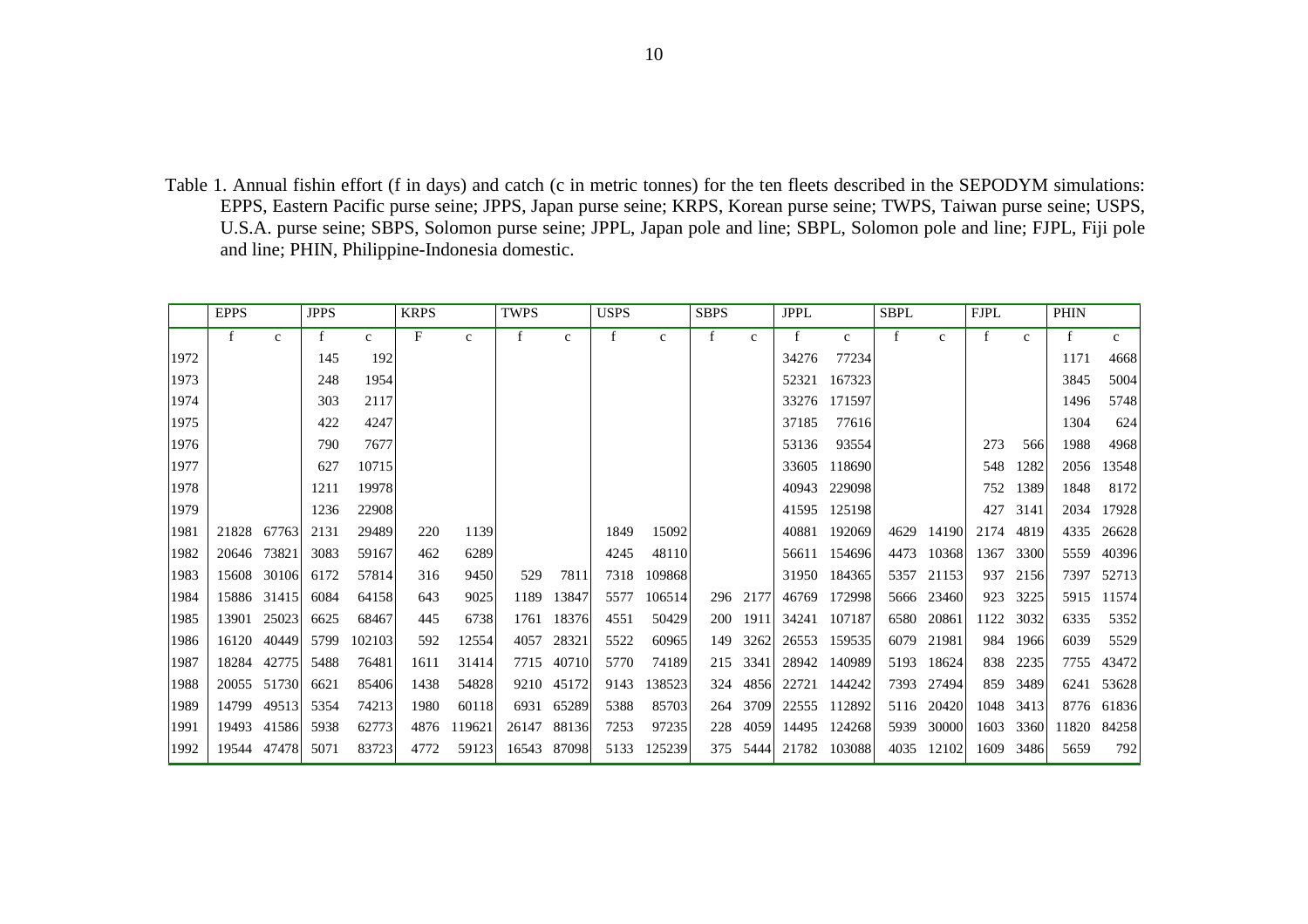Table 2. Comparisons of statistical correlations between predicted and observed catch and with Multifan-Cl estimates of recruitment and adult biomass, for the simulations with 4 different values of  $\alpha$  in the calculation of the spawning habitat index. EPO: purse seine catch in the eastern Pacific Ocean. WCPO: purse seine catch in the western central Pacific Ocean. JPPL: pole and line catch of the Japanese fleet. Due to the bias in the temperature fields at high latitude, the summer catch (July to September) of the Japanese pole and line fleet (JPPL) is not included in the spatial correlation.

|                                      | Simulation  | $\alpha = 0$ | $\alpha$ = 0.5 | $\alpha$ = 0.75 | $\alpha = 1$ |
|--------------------------------------|-------------|--------------|----------------|-----------------|--------------|
| <b>Total monthly catch by fleet</b>  |             |              |                |                 |              |
|                                      | $1 -$ epps  | 0.514        | 0.470          | 0.448           | 0.424        |
|                                      | $2 - jpps$  | 0.810        | 0.796          | 0.796           | 0.781        |
|                                      | 3 – krps    | 0.851        | 0.848          | 0.860           | 0.869        |
| Correlation                          | $4 - twps$  | 0.814        | 0.834          | 0.815           | 0.777        |
| between predicted                    | $5 - usps$  | 0.761        | 0.791          | 0.788           | 0.764        |
| and observed                         | $6 - sbps$  | 0.575        | 0.611          | 0.614           | 0.614        |
|                                      | $7 - jppl$  | 0.221        | 0.189          | 0.201           | 0.199        |
|                                      | $8 - sbpl$  | 0.734        | 0.719          | 0.702           | 0.684        |
|                                      | $9 - f$ jpl | 0.772        | 0.769          | 0.778           | 0.782        |
|                                      | $10$ – phin | 0.865        | 0.859          | 0.849           | 0.833        |
|                                      | Average     | 0.690        | 0.690          | 0.685           | 0.673        |
| <b>Spatial monthly catch (degree</b> |             |              |                |                 |              |
| square)                              |             |              |                |                 |              |
| Correlation                          | <b>EPO</b>  | 0.387        | 0.352          | 0.330           | 0.315        |
| between predicted                    | <b>WCPO</b> | 0.683        | 0.688          | 0.687           | 0.666        |
| and observed                         | <b>JPPL</b> | 0.735        | 0.713          | 0.705           | 0.686        |
| catch                                | Average     | 0.602        | 0.584          | 0.574           | 0.555        |
| <b>Comparison with MultifanCL</b>    |             |              |                |                 |              |
| Recruitment                          | area 1      | $-0.113$     | 0.077          | 0.203           | 0.304        |
|                                      | area 2      | 0.280        | 0.150          | 0.234           | 0.346        |
| Correlation                          | area 3      | $-0.052$     | $-0.169$       | $-0.083$        | 0.124        |
| between predicted area 4             |             | $-0.300$     | $-0.065$       | 0.006           | 0.072        |
| R by sepodym and area 5              |             | $-0.463$     | 0.305          | 0.407           | 0.459        |
| MultifanCL                           | area 6      | 0.390        | 0.326          | 0.318           | 0.323        |
|                                      | all areas   | 0.136        | 0.451          | 0.528           | 0.576        |
| <b>Adult Biomass</b>                 | area 1      | $-0.210$     | $-0.318$       | $-0.316$        | $-0.296$     |
|                                      | area 2      | $-0.157$     | 0.074          | 0.178           | 0.249        |
| Correlation                          | area 3      | 0.251        | 0.359          | 0.392           | 0.404        |
| between predicted area 4             |             | $-0.246$     | $-0.040$       | $-0.010$        | 0.006        |
| adult biomass by                     | area 5      | $-0.498$     | $-0.212$       | $-0.074$        | 0.048        |
| sepodym and                          | area 6      | $-0.143$     | 0.228          | 0.375           | 0.503        |
| MultifanCL                           | all areas   | $-0.458$     | $-0.036$       | 0.152           | 0.305        |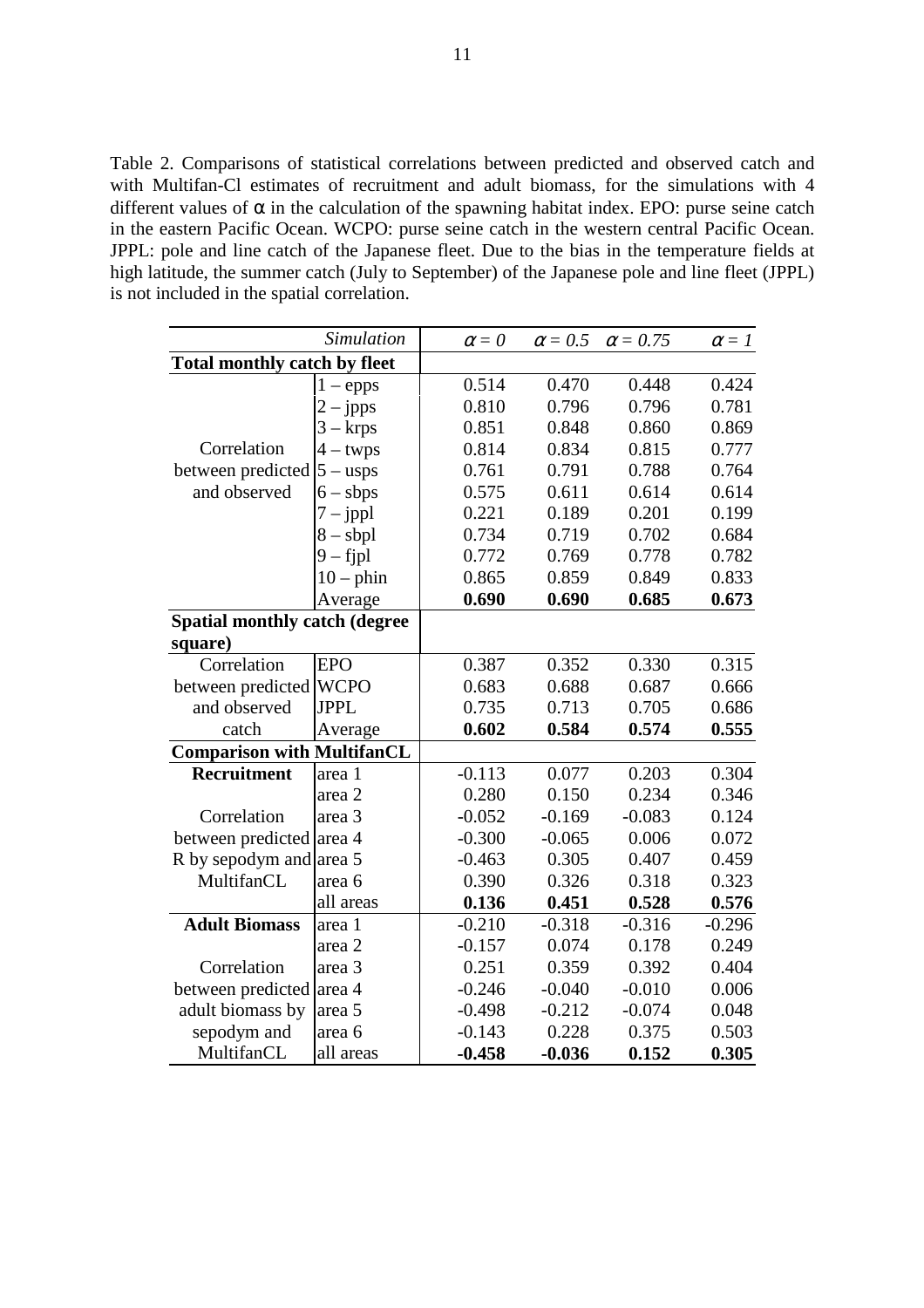

Figure 1. Transfer with time of primary production towards forage according to the model (*S* is assumed constant). The thin curve describes the evolution in time of a single source of primary production. The thick curve gives the total forage population (from Lehodey 2001).



Figure 2. Functions used in the definition of the skipjack habitat. The habitat index is the product of the two functions. The dotted curve describes the function used in previous simulations (Lehodey 2001).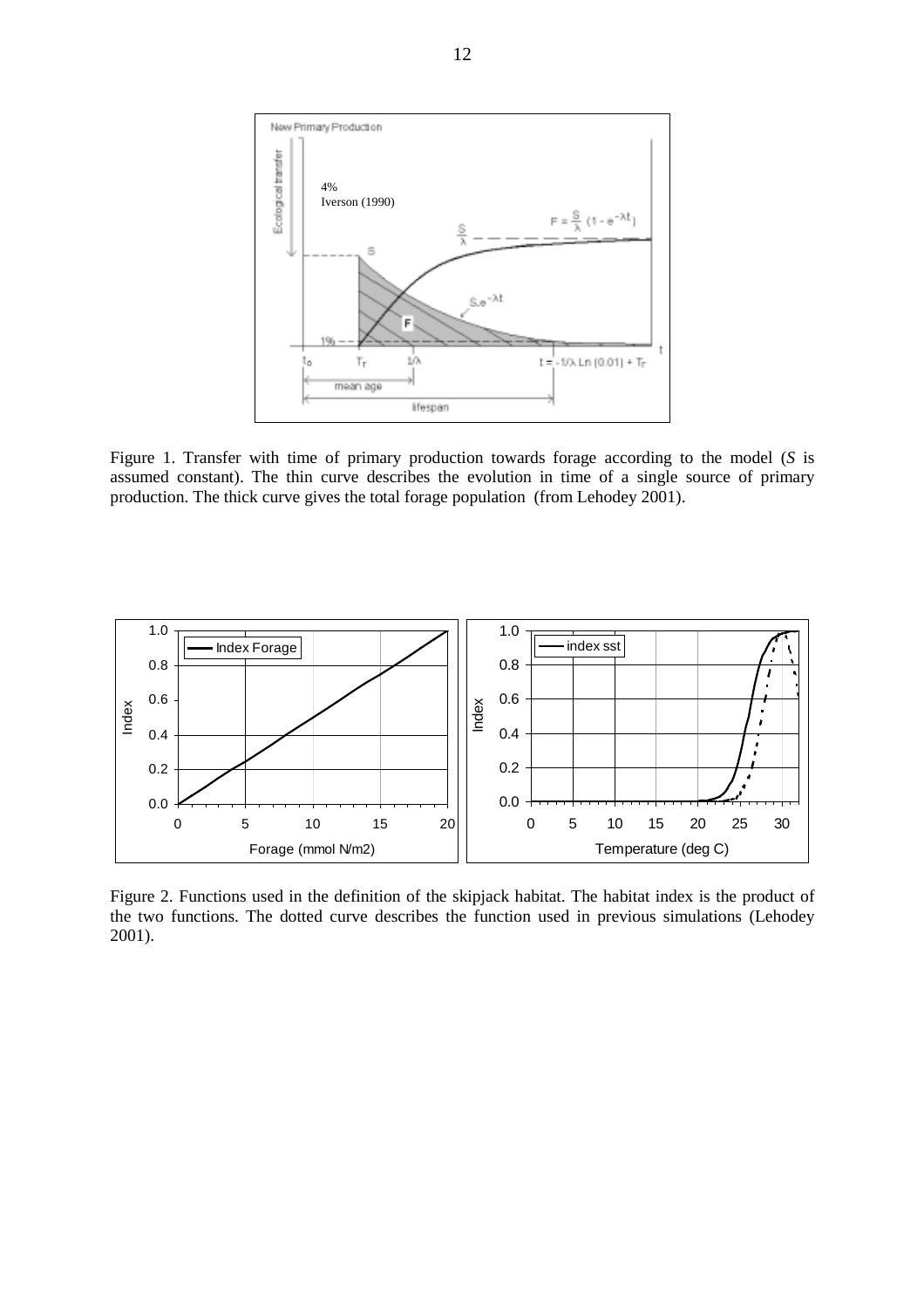

Figure 3. Functions used to describe change in tuna movement according to the habitat index values. a, diffusion and b, advection for three different values of habitat gradient. Typically, 80% of habitat gradient values are below 0.01 and more than 90% below 0.04.



Figure 4. Spawning habitat index. Temperature function used for skipjack spawning habitat index (a), P/F ratio (b) and illustration of change in spawning index (c and d) related to P/F ratio for two values of α.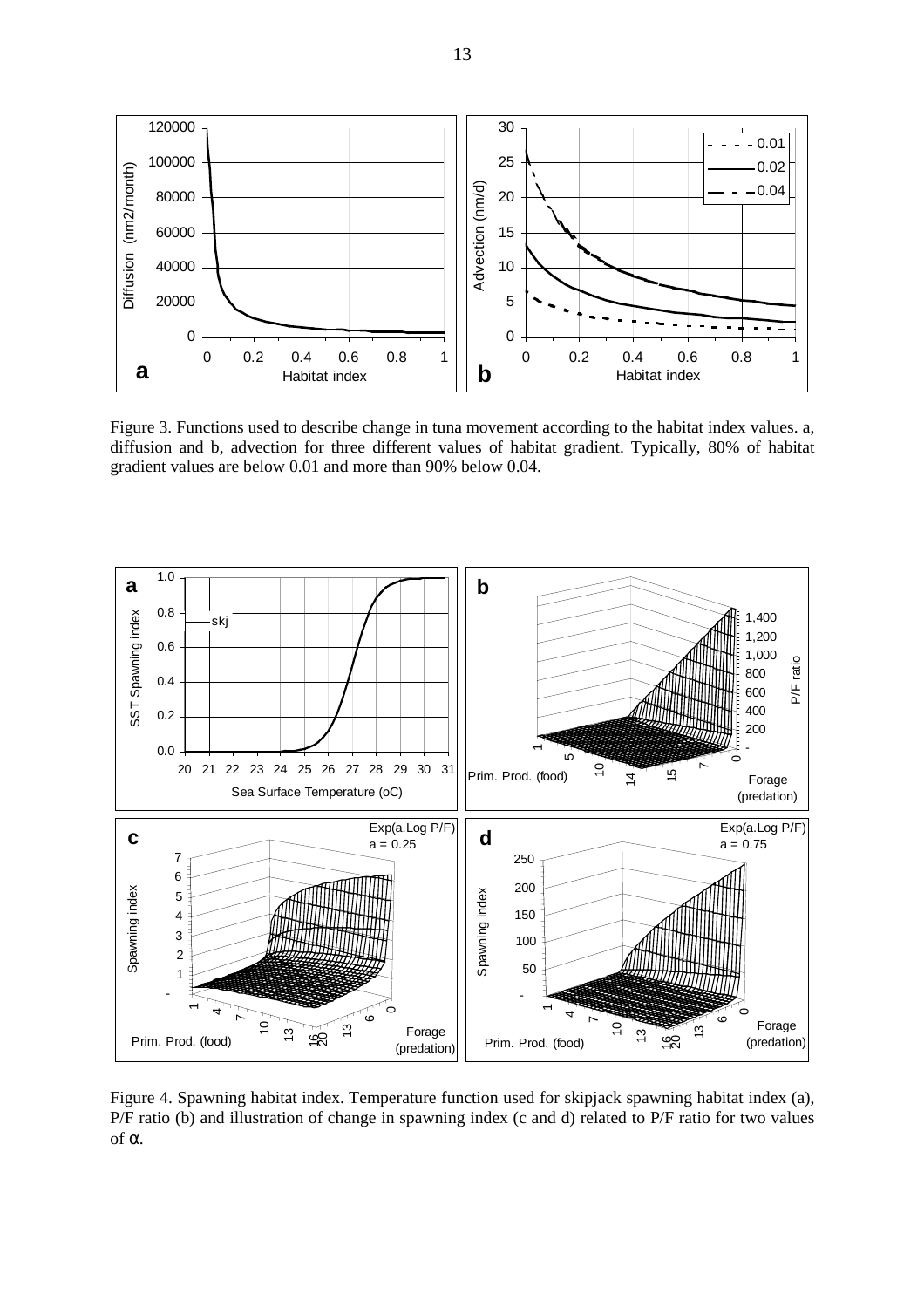

Figure 5. Skipjack mean length at age (a), mean weight at age (b) and mean natural mortality at age (c) according to the MULTIFAN-CL estimates (Hampton et al. 2001). At very low values of habitat index, a function (d) is used to increase the natural mortality ( $m_a$  is the natural mortality at age a).



Figure 6 . Selectivity by gear used in the SEPODYM skipjack application.

14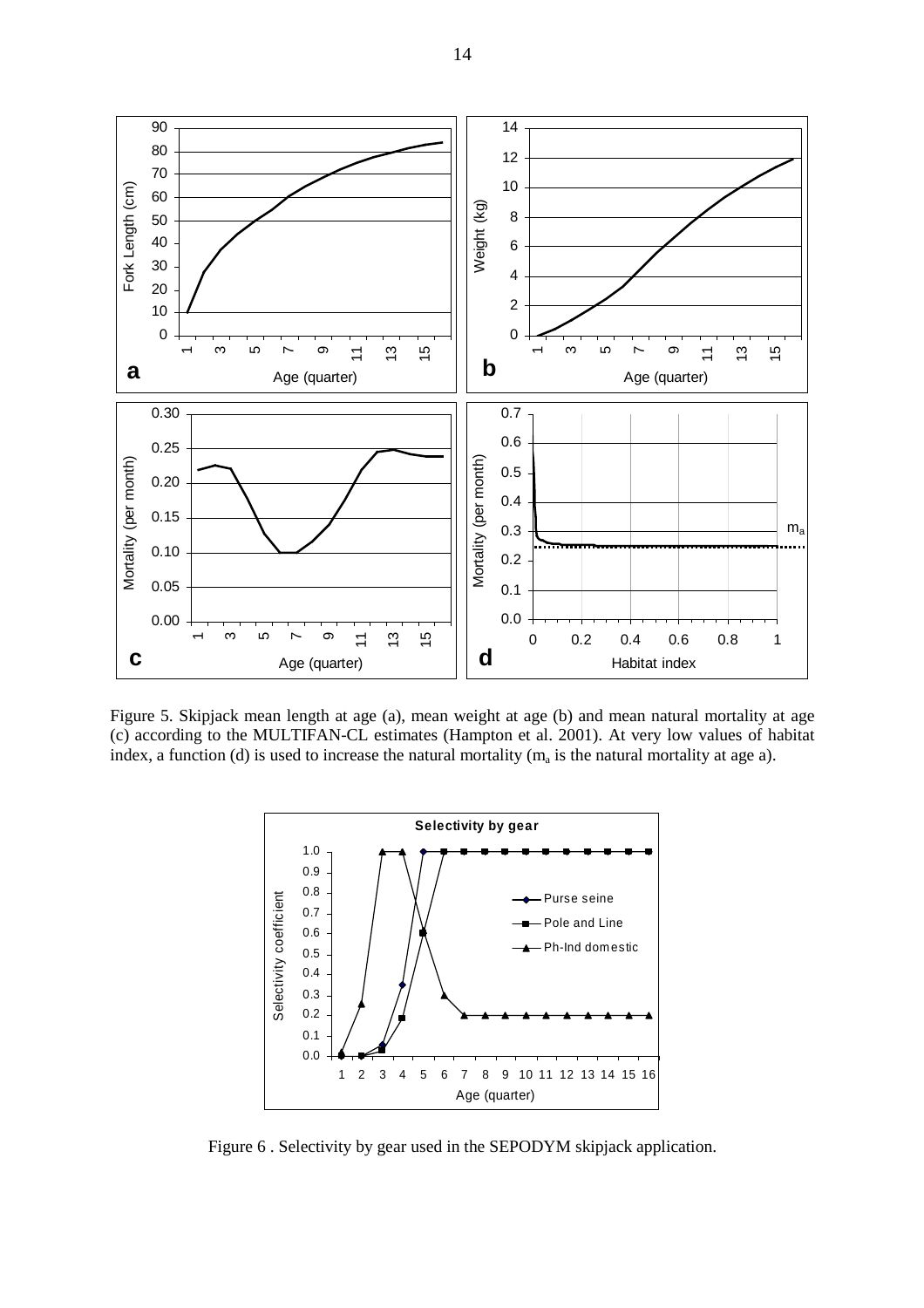

Figure 7. Comparison between averaged sea surface temperature in the area 35N-40N, 140E-180E between the physical model used for the npz and sepodym simulation and the model used by the National Climate and Environmental Programme (NCEP, USA).



Figure 8. Geographical areas defined for the skipjack Multifan-CL application.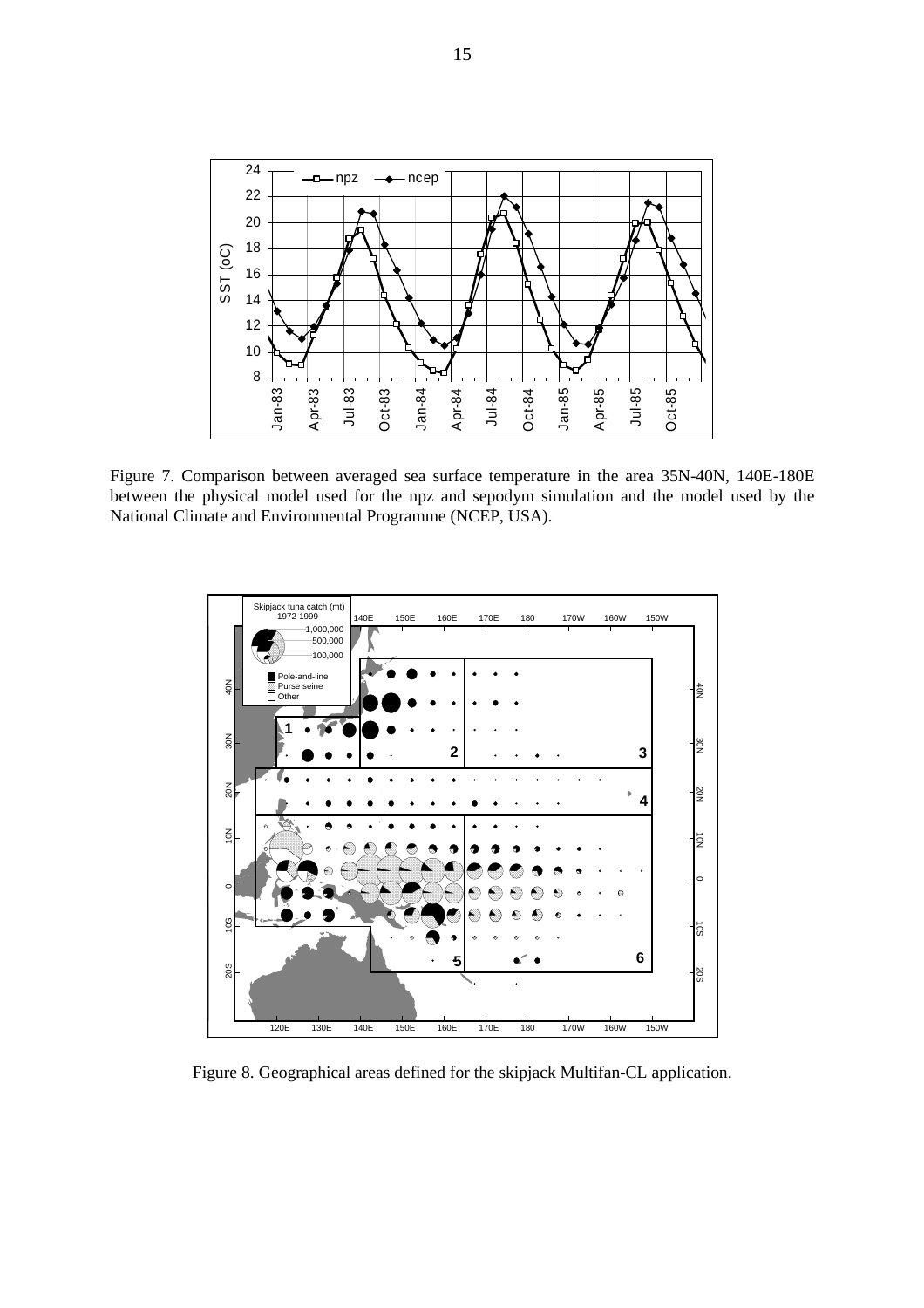

Figure 9. Total observed (thick curve) and predicted (thin curve) skipjack monthly catch by fleet (metric tonnes) for the simulation with  $\alpha = 0.75$ .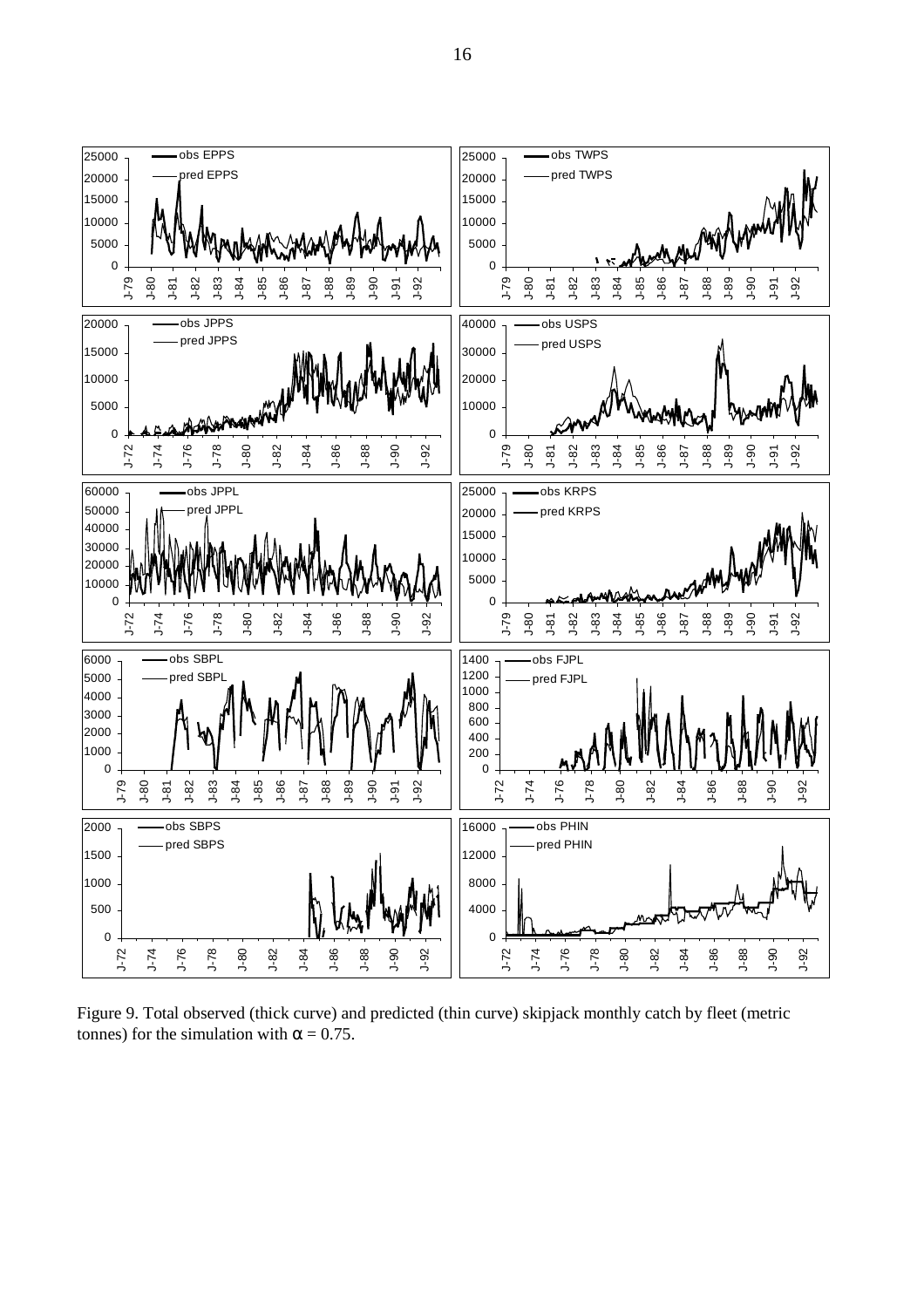

Figure 10. Monthly spatial (one degree square resolution) correlation between observed and predicted skipjack catch for the purse seiners in the eastern Pacific (EPO), western central Pacific (WCPO) and the Japan pole and line fleet (simulation with  $\alpha = 0.5$ ).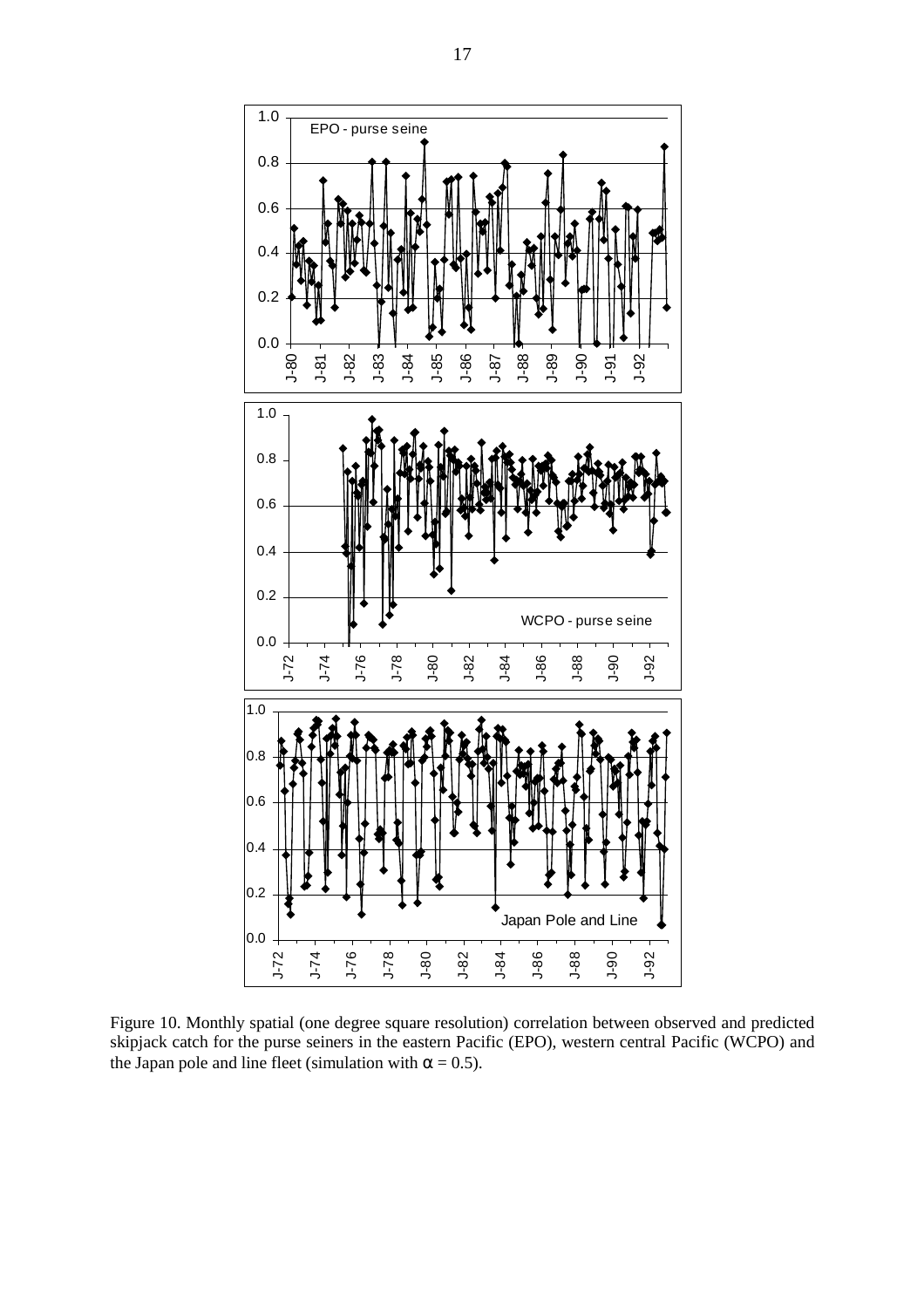

Figure 11. Comparison of recruitment estimates from MULTIFAN-CL and SEPODYM (total biomass of fish of age 1 quarter in the areas 1 to 6) for increasing values of  $\alpha$ .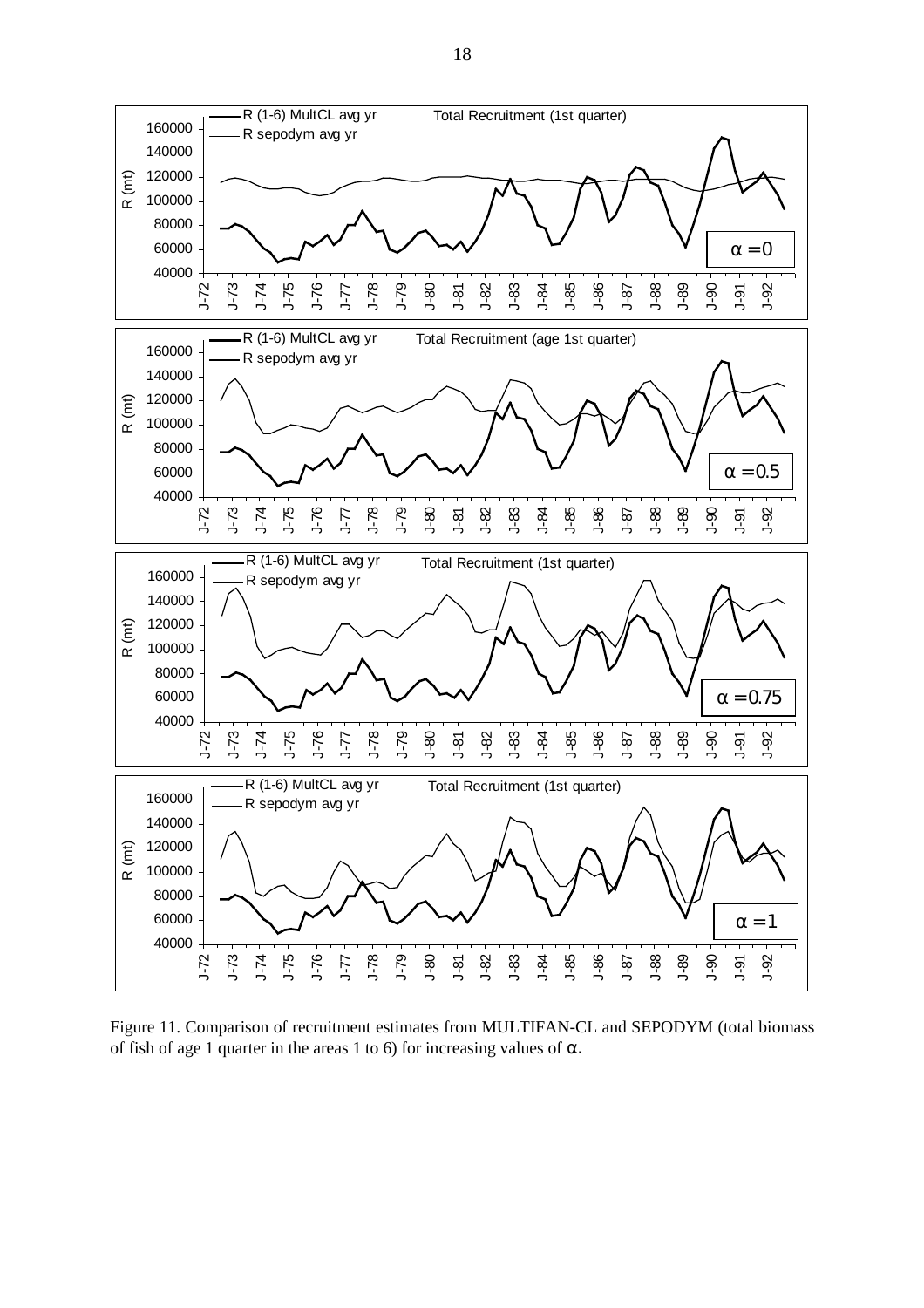

Figure 12. Comparison of adult skipjack biomass estimates from MULTIFAN-CL and SEPODYM for increasing values of  $\alpha$  (total biomass of fish of age 4 to 16 quarter in the areas 1 to 6).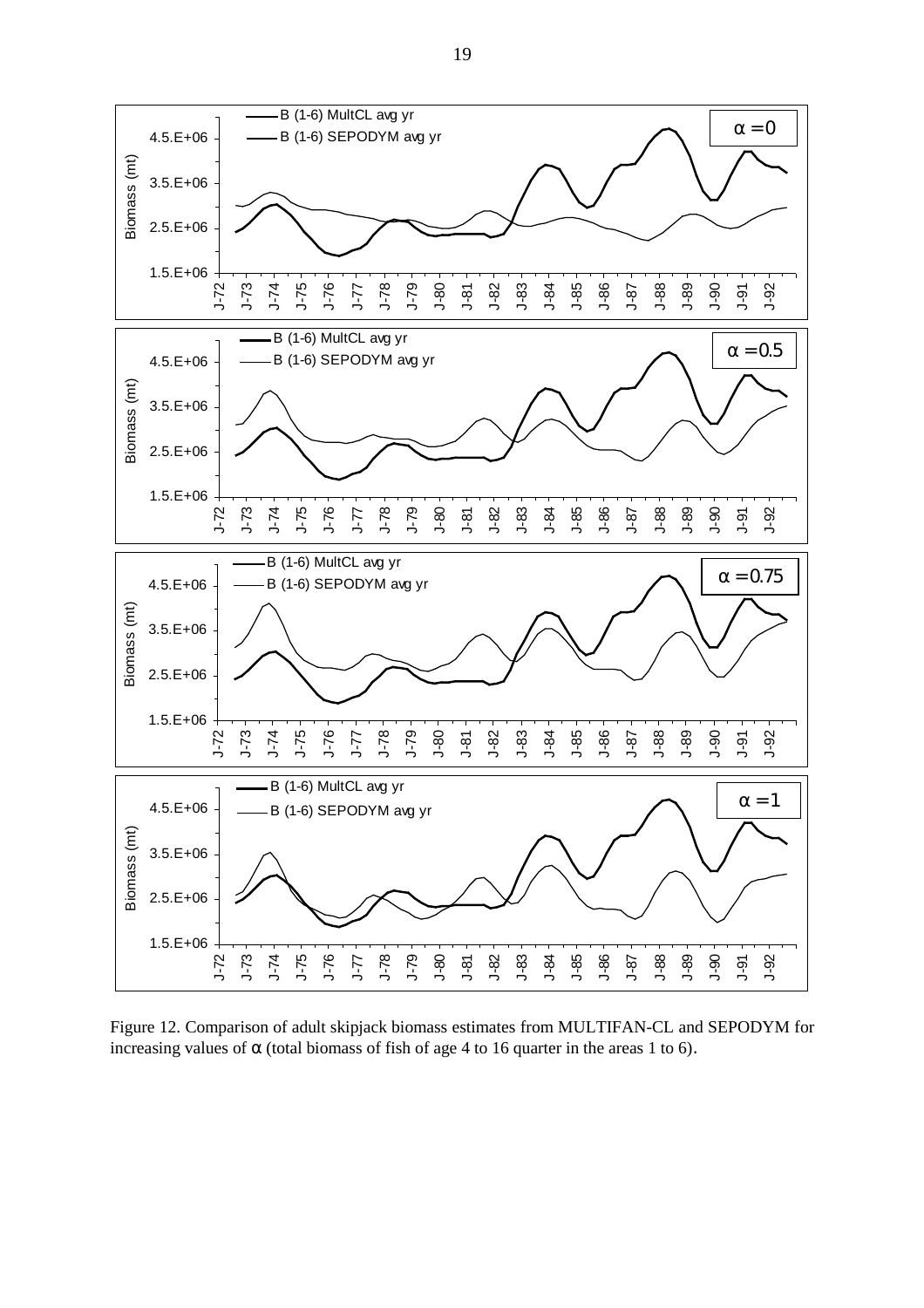

Figure 13. Comparison of recruitment estimates (total biomass of fish of age 1 quarter) from MULTIFAN-CL and SEPODYM  $(\alpha = 1)$  in the 6 areas used in the MULTIFAN-CL application.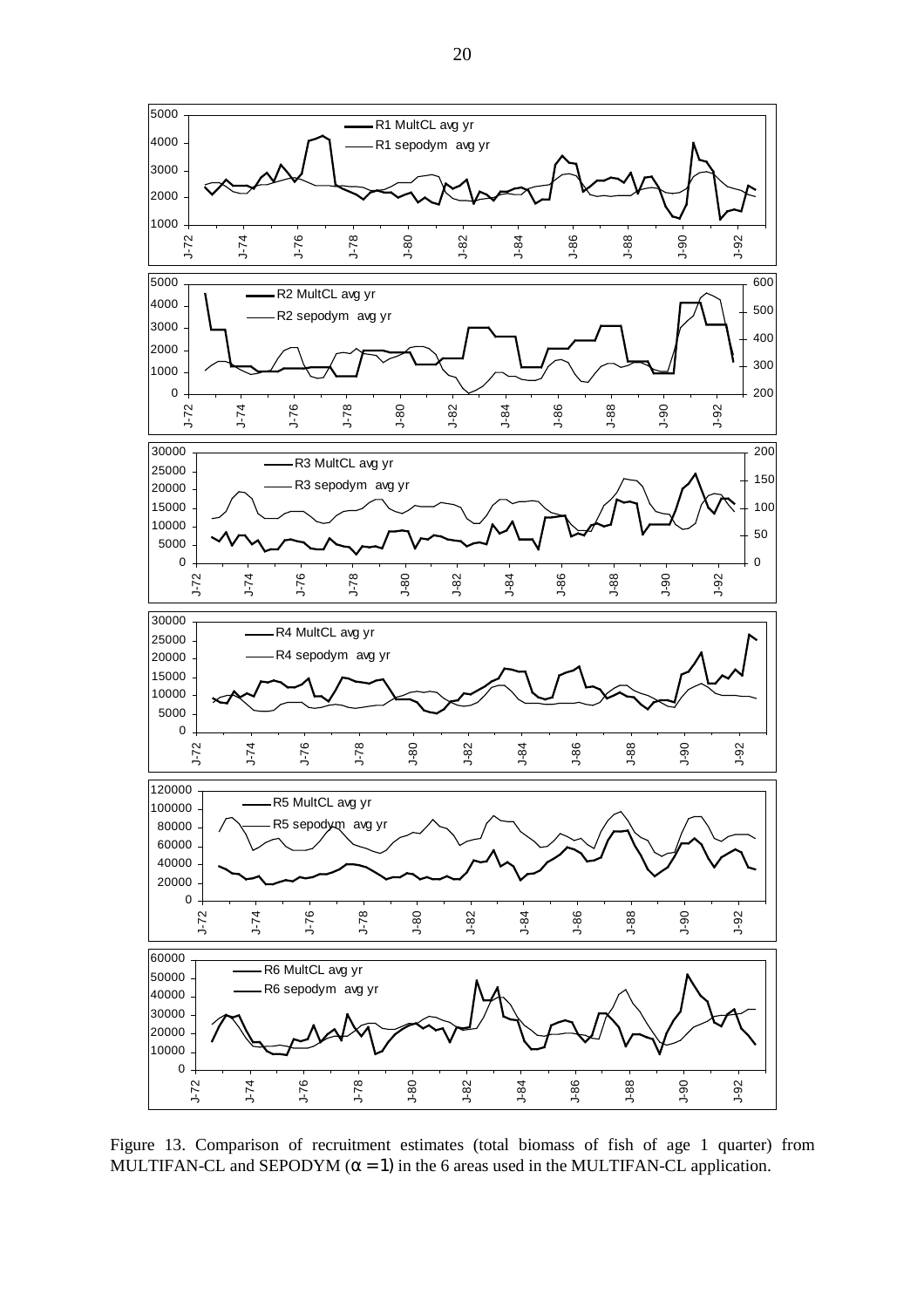

Figure 14. Skipjack recruitment ( $\alpha$  = 0.75). (a) average over 1972-1992, (b) El Niño (Oct 1982-Mar 1983), (c) La Niña (Oct 1988-Mar 1989)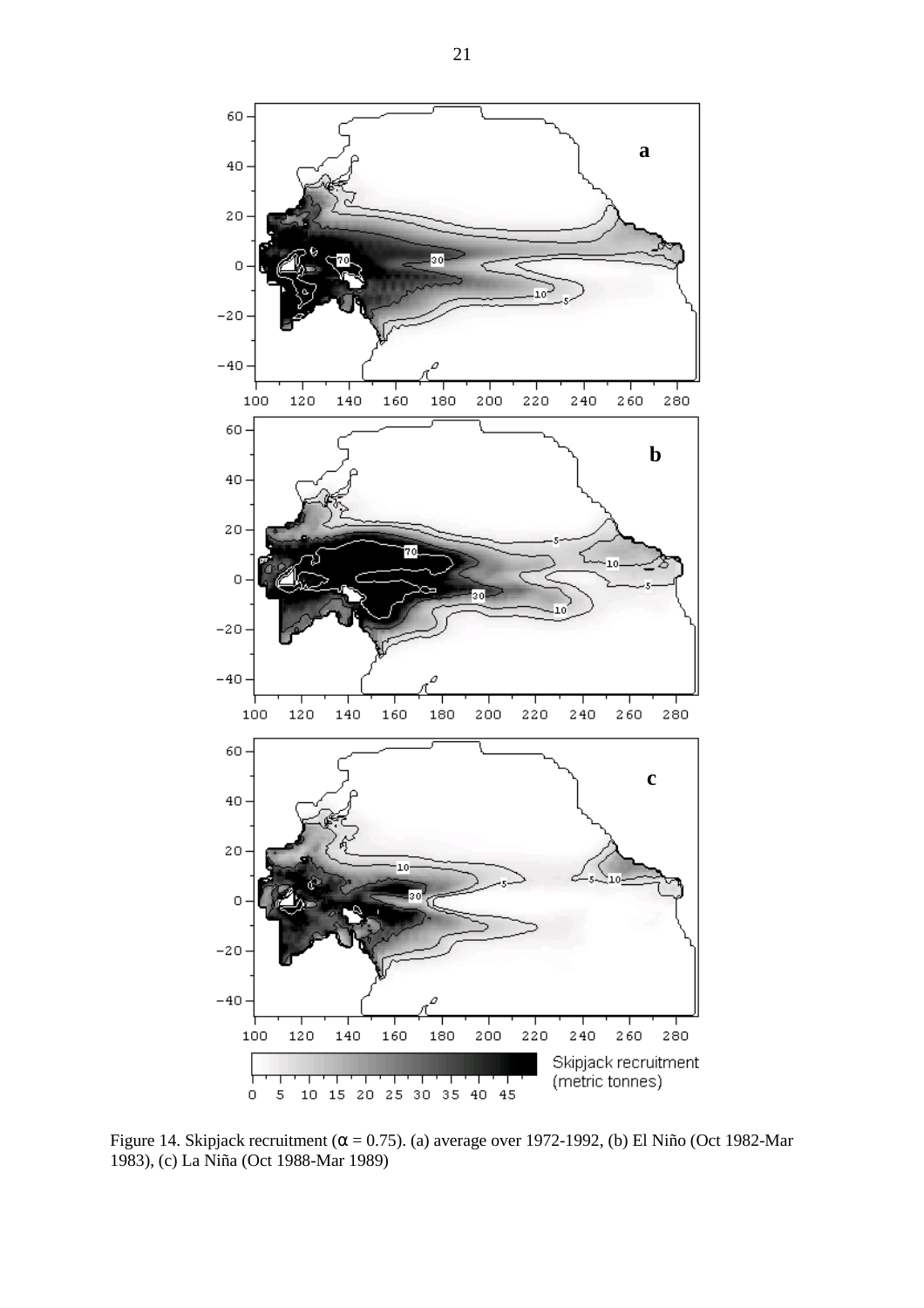1972.5 El Niño Juvenile z (age quarter 1) 1975.0  $-2000$ 1977.5 1980.0  $-1500$ 1982.5 El Niño 1985.0  $-1000$ 1987.5 El Niño .500 1990.0 La Niña1992.5 120W  $\overline{0}$ 100E 140E 180 140W 1972.5 Young (age quarter 2-3) 1975.0 1977.5  $-20000$ 1980.0 1982.5  $-15000$ 1985.0  $-10000$ 1987.5 1990.0  $-5000$ 1992.5 120W  $\ddot{\rm{o}}$ 140W 100E 140E 180  $1972.5 -$ Adult (age quarter 4-16) 1975.0 1977.5  $-30000$ 1980.0 1982.5  $-20000$  $1985.0$ 1987.5  $-10000$ 1990.0 1992.5 - 0 140E 180 140W 120W 100E

Figure 15. Time longitude plot of the predicted ( $\alpha = 0.75$ ) total biomass of juvenile, young and adult skipjack in the equatorial band  $10^{\circ}$ N- $10^{\circ}$ S.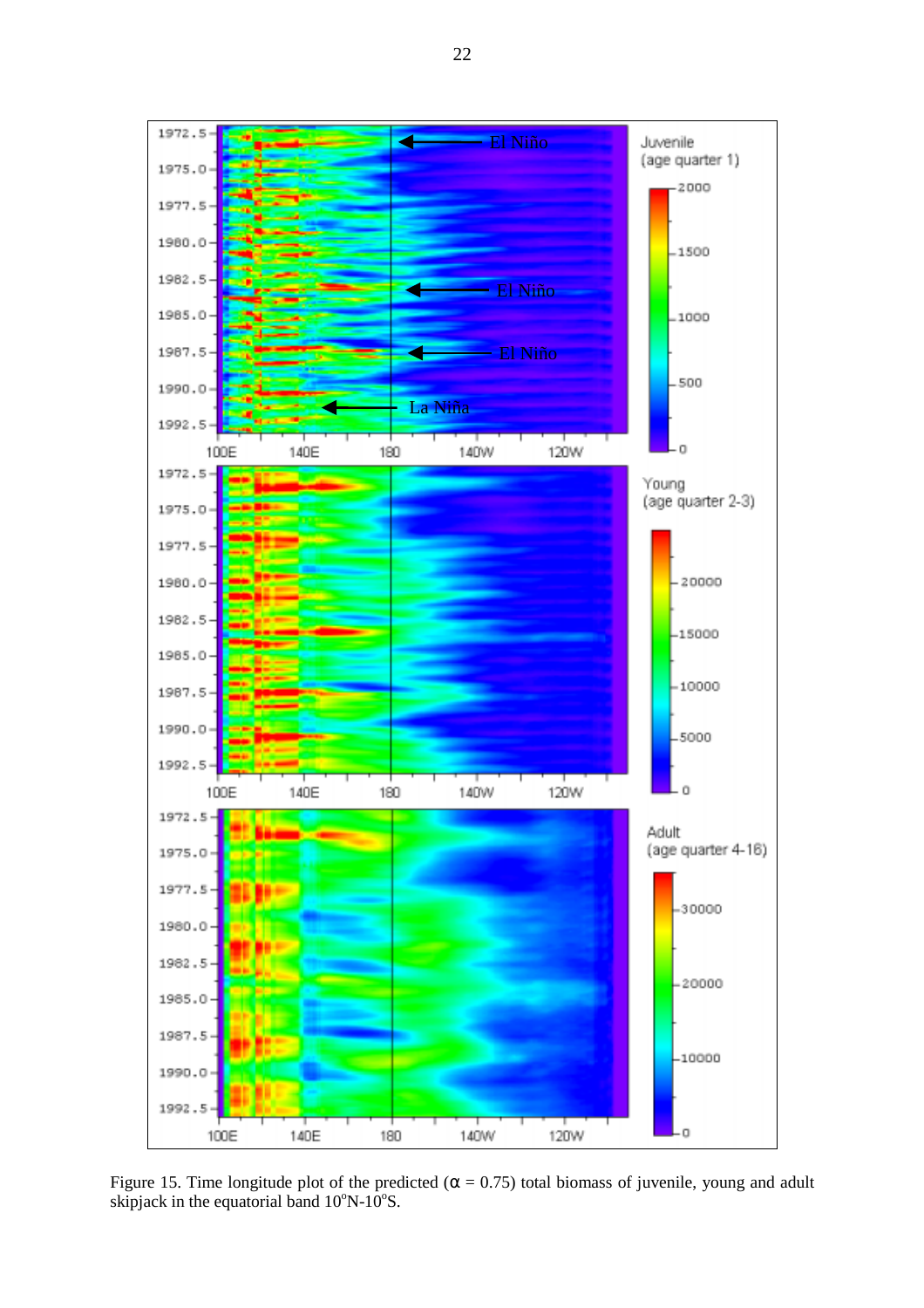

Figure 16. Average predicted ( $\alpha = 0.75$ ) spatial distribution over 1972-1992 of the biomass (metric tonnes per degree square) of young (age 2 and 3 quarter) and adult (age 4 to 16 quarter) skipjack